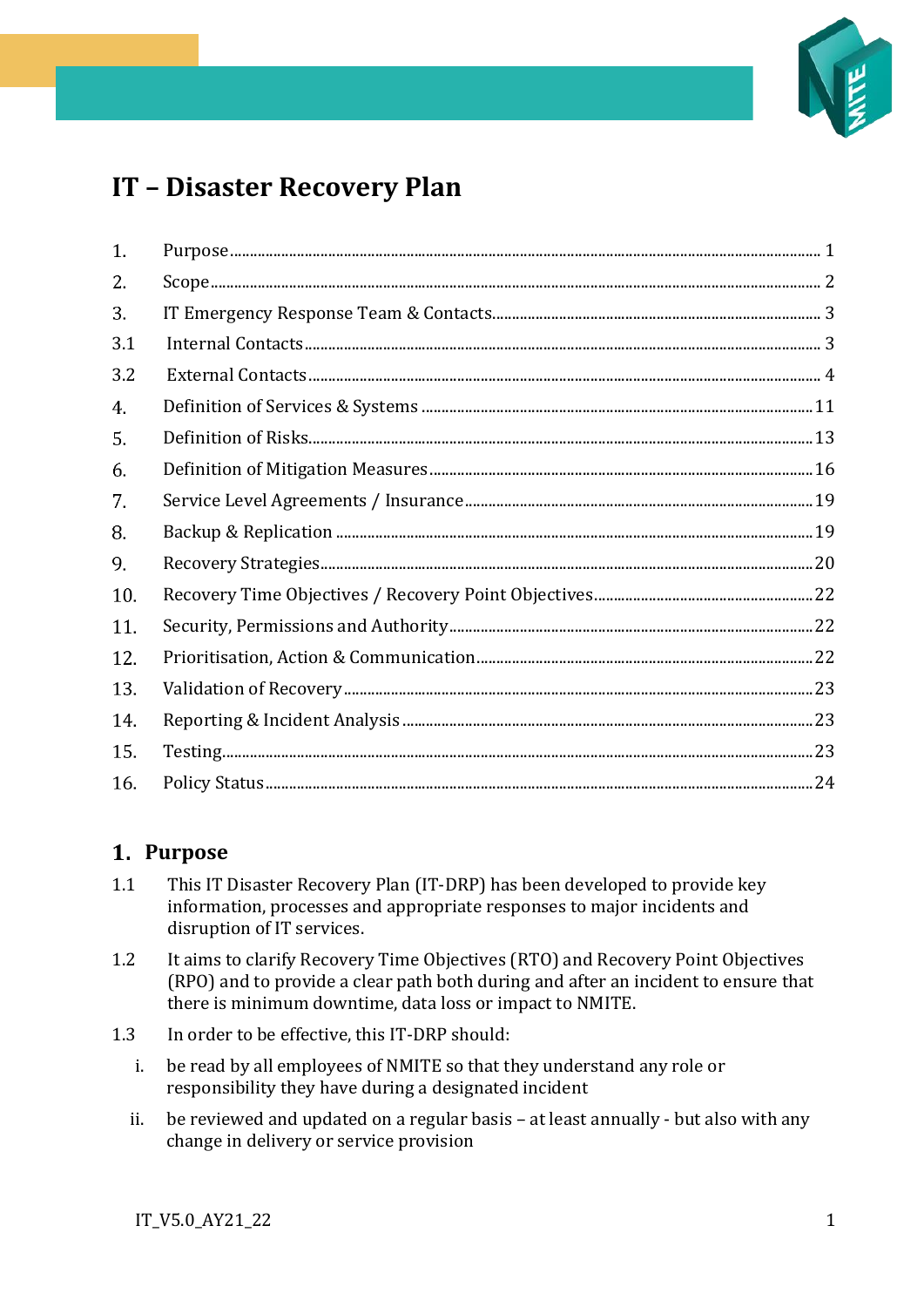

- iii. cover all essential services, infrastructure, organisational devices, organisational shared data, organisational personal data, email & communications
- iv. consider third party capabilities and functionality including external DR policies
- v. be underpinned by a formal Risk Assessment
- vi. operate cost effectively to a defined budgetary control
- vii. be tested periodically to ensure success and rapid deployment during an on-going incident
- 1.4 In addition to this document being electronically stored and accessible to all staff, physical copies must also exist which are available in strategic locations.

### <span id="page-1-0"></span>**Scope**

- 2.1 The IT-DRP provides an IT risk and mitigation reference in addition to technical and operational information. Any processes and actions described are only applicable during a designated major incident which is to be determined in conjunction with NMITE's Business Continuity Plan.
- 2.2 This document is intended as a high-level approach and does not specifically itemise all of the steps required during response/recovery for any individual system.
- 2.3 This IT-DRP should consider all technologies used within NMITE including new and emerging ones. The top-level areas of consideration are:
- 2.3.1 Physical Infrastructure
	- i. Internet connectivity
	- ii. Network all technologies (LAN, Wi-Fi, RF, Bluetooth, IoT, Proprietary, etc)
	- iii. Servers & Storage
	- iv. Client devices & peripherals (Computer, USB devices, etc)
	- v. Organisational and Support Devices (Dedicated systems, Printing, etc)
	- vi. Telephony and Communications
	- vii. Building Management & Digital Signage
	- viii. Security Systems (Door Access, CCTV, etc)
- 2.3.2 Software Systems Cloud provisioning
	- i. Infrastructure-as-a-Service (IaaS)
	- ii. Platform-as-a-Service (PaaS)
	- iii. Software-as-a-Service (SaaS)
	- iv. Data Storage
	- v. Databases
- 2.3.3 Software Systems Operational Line-of-Business applications
	- i. Student Records, Information Systems & Management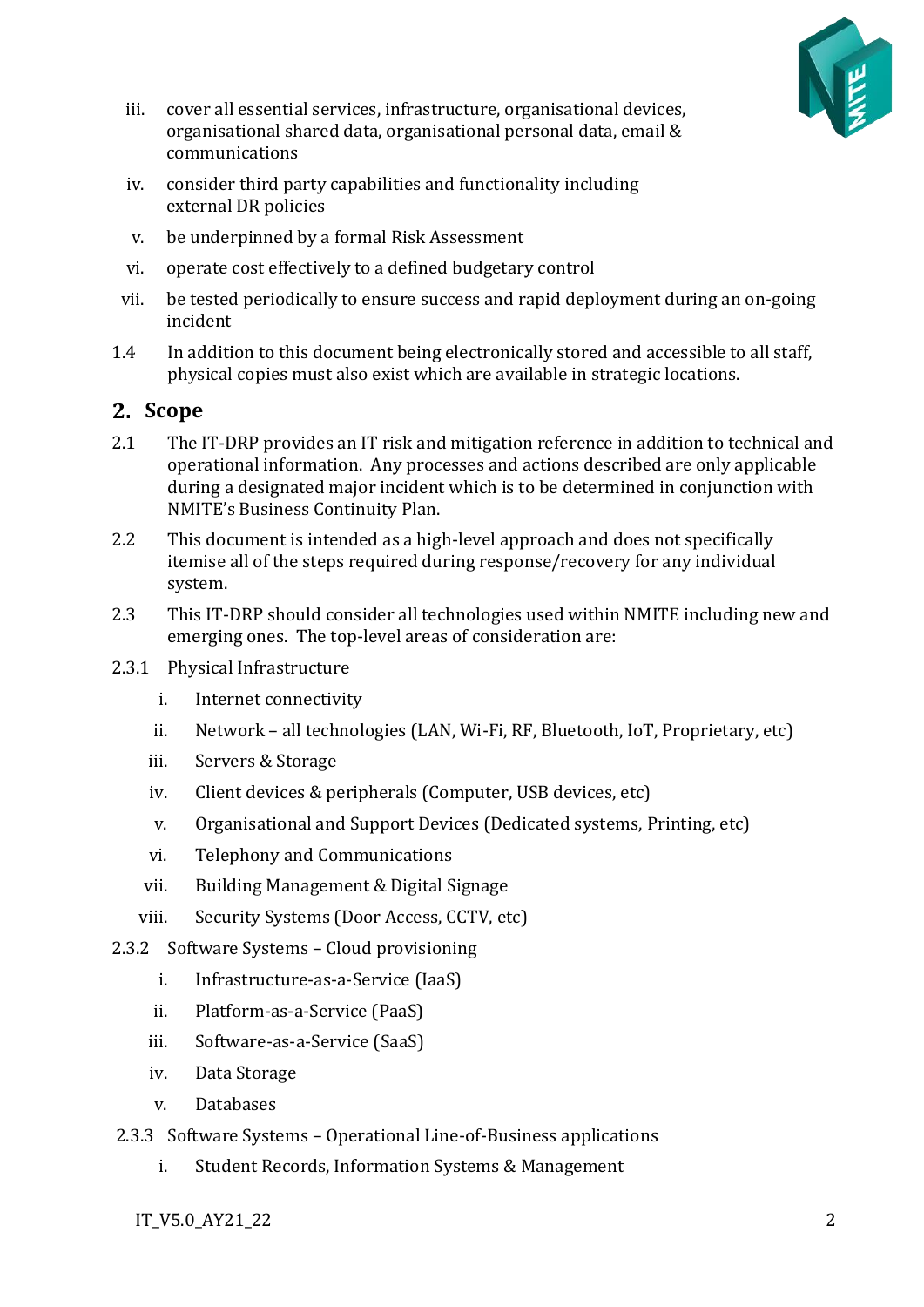

- ii. Virtual Learning Environment / Learning Management System
- iii. Organisational Applications
	- − Site Wide Applications
	- − CRM
	- − Finance
	- − HR
- 2.3.4 Software Systems Educational Resources & Software
	- i. Applications utilised during course delivery

### <span id="page-2-0"></span>**IT Emergency Response Team & Contacts**

#### <span id="page-2-1"></span>**3.1 Internal Contacts**

| <b>Name</b>             | Paul Guest                                          | <b>Landline</b>     | 01432804552    |
|-------------------------|-----------------------------------------------------|---------------------|----------------|
| <b>Title</b>            | Head of IT                                          | Mobile              | 07803 551976   |
| <b>Company</b>          | <b>NMITE</b>                                        | <b>Alternative</b>  |                |
| <b>Email address</b>    | paul.guest@NMITE.ac.uk                              |                     |                |
|                         |                                                     |                     |                |
| Roles &                 | <b>PRIMARY CONTACT</b>                              |                     |                |
| <b>Responsibilities</b> | IT DR Lead                                          |                     |                |
|                         | Main IT Admin                                       |                     |                |
| <b>Contact</b>          | Any urgent IT requirements including <b>Hours</b> / |                     | 24x7           |
| <b>Reasons</b>          | Disaster, Failure, Compromise, Virus                | <b>Availability</b> |                |
|                         | Non-urgent data loss requiring                      | Hours /             | $8:00 - 17:00$ |
|                         | recovery                                            | <b>Availability</b> |                |
| <b>Notes</b>            |                                                     |                     |                |

| <b>Name</b>             | Graeme Ferguson             | Landline           | 01432804542 |
|-------------------------|-----------------------------|--------------------|-------------|
| <b>Title</b>            | IT Technical Lead           | <b>Mobile</b>      | 07721536685 |
| <b>Company</b>          | <b>NMITE</b>                | <b>Alternative</b> |             |
| <b>Email address</b>    | graeme.ferguson@NMITE.ac.uk |                    |             |
| Roles &                 | IT Technical Lead           |                    |             |
| <b>Responsibilities</b> |                             |                    |             |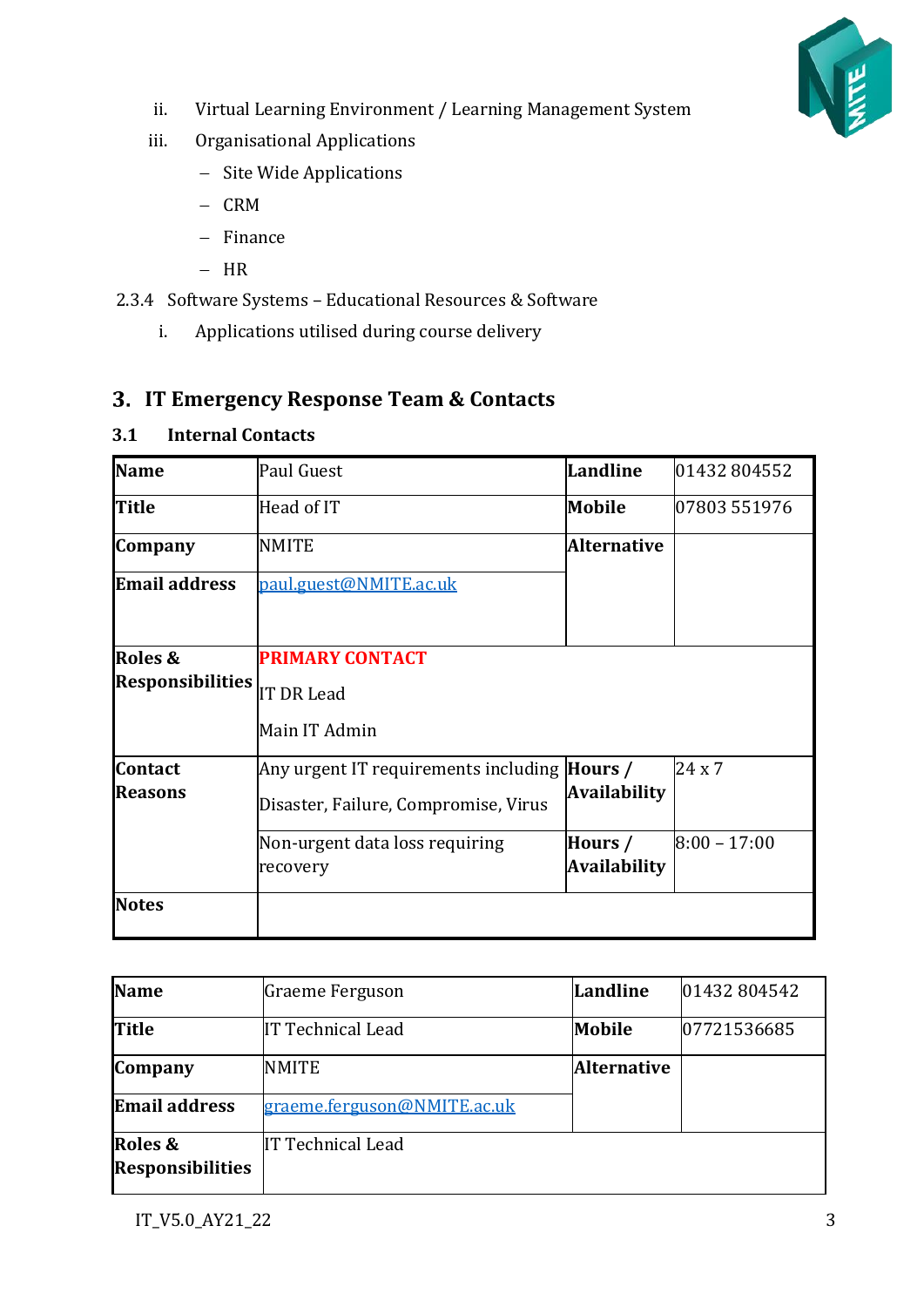

|                                    | <b>Contact Reasons</b> Non-urgent access for System<br>Administration | Hours /<br><b>Availability</b> | $8:00 - 17:00$ |
|------------------------------------|-----------------------------------------------------------------------|--------------------------------|----------------|
| <b>Notes</b>                       |                                                                       |                                |                |
|                                    |                                                                       |                                |                |
|                                    |                                                                       |                                |                |
| <b>Name</b>                        | James Newby                                                           | Landline                       | 01432804525    |
| <b>Title</b>                       | C <sub>00</sub>                                                       | <b>Mobile</b>                  |                |
| Company                            | <b>NMITE</b>                                                          | <b>Alternative</b>             |                |
| <b>Email address</b>               | james.newby@NMITE.ac.uk                                               |                                |                |
| Roles &<br><b>Responsibilities</b> | <b>Chief Operating Officer</b>                                        |                                |                |
|                                    | Contact Reasons Authority control during major<br>incident            | Hours /<br><b>Availability</b> | $8:00 - 17:00$ |
| <b>Notes</b>                       |                                                                       |                                |                |

#### <span id="page-3-0"></span>**3.2 External Contacts**

| <b>Name</b>                                     | Mark Lindley                                                                                   | Landline            | 01432 60 78 72 |
|-------------------------------------------------|------------------------------------------------------------------------------------------------|---------------------|----------------|
| <b>Title</b>                                    |                                                                                                | Mobile              | 07444 361267   |
| <b>Company</b>                                  | PC Logix                                                                                       | <b>Alternative</b>  |                |
| <b>Email address</b>                            | mark@pclogix.co.uk                                                                             |                     |                |
| Roles &<br><b>Responsibilities</b> Service Desk | Acts as Business Relationship Manager for NMITEs outsourced IT                                 |                     |                |
| <b>Contact</b><br><b>Reasons</b>                | Any serious IT Service Desk issue (e.g. <b>Hours</b> /<br>users can't access the Service Desk) | <b>Availability</b> | $8:30 - 17:00$ |
|                                                 |                                                                                                |                     |                |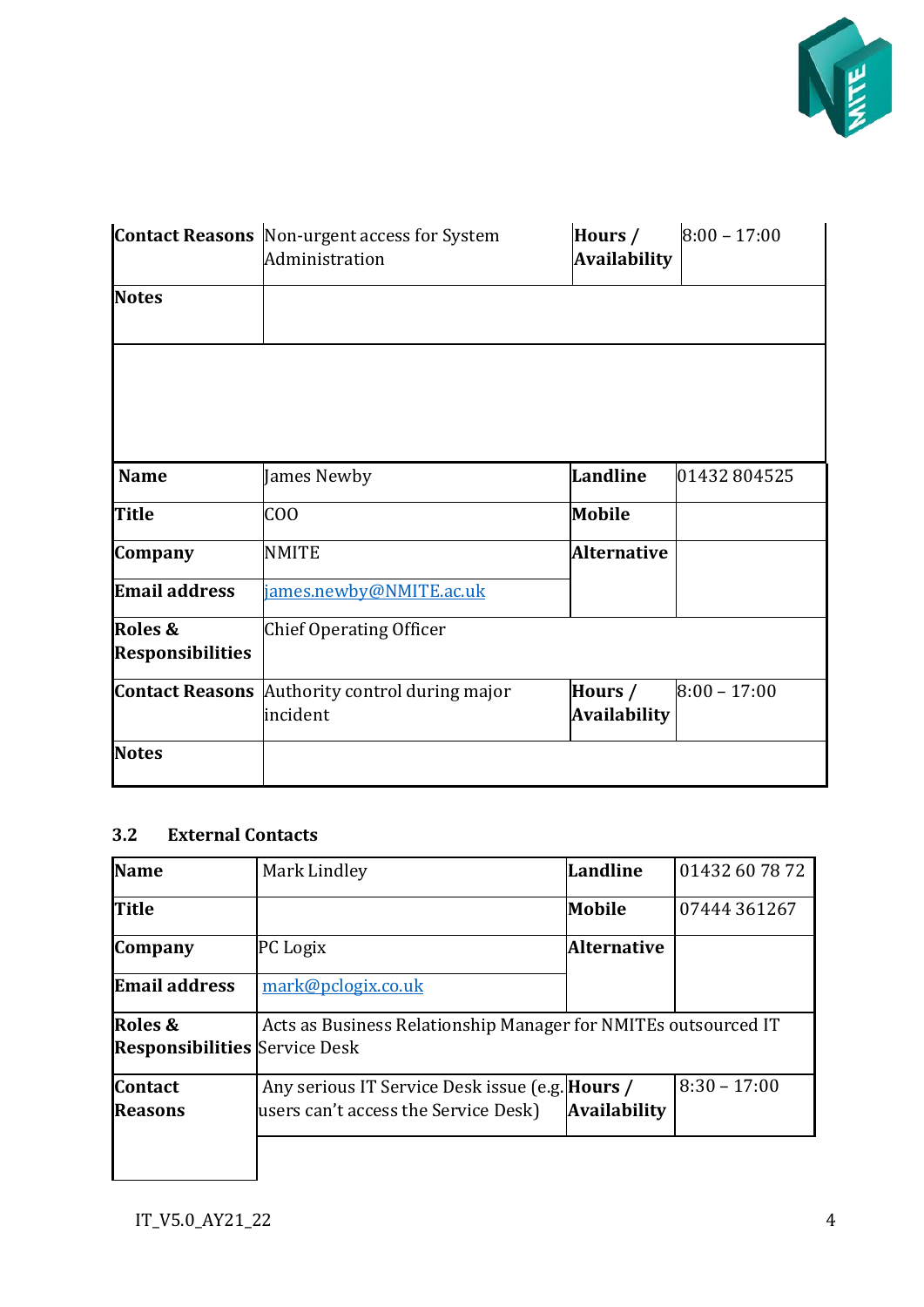

| <b>Notes</b> |  |
|--------------|--|
|--------------|--|

| <b>Name</b>                        | Microsoft Office 365 Support                                                                                                                                     | Landline            | 0117 332 3072 |
|------------------------------------|------------------------------------------------------------------------------------------------------------------------------------------------------------------|---------------------|---------------|
| <b>Title</b>                       |                                                                                                                                                                  | <b>Mobile</b>       |               |
| Company                            | Provided through Softcat Ltd                                                                                                                                     | <b>Alternative</b>  |               |
| <b>Email address</b>               |                                                                                                                                                                  |                     |               |
| Roles &<br><b>Responsibilities</b> | Technical help with Microsoft cloud provision                                                                                                                    |                     |               |
| <b>Contact</b>                     | Assistance with recovery                                                                                                                                         | Hours /             | $24 \times 7$ |
| <b>Reasons</b>                     | Restore requests for SharePoint                                                                                                                                  | <b>Availability</b> |               |
| <b>Notes</b>                       | Account Mangager – Adam Dolan                                                                                                                                    |                     |               |
|                                    | Tenancy Name: NMITE.onmicrosoft.com<br>Microsoft 365, Office 365, SharePoint Online, OneDrive, Azure<br>Online Link to Microsoft Online Services SLA for UK here |                     |               |

| <b>Name</b>                        | Jack Webb                             | Landline                       | 0161 227 1000 |
|------------------------------------|---------------------------------------|--------------------------------|---------------|
| <b>Title</b>                       | <b>Customer Success Manager</b>       | Mobile                         |               |
| <b>Company</b>                     | ANS Ltd                               | <b>Alternative</b>             |               |
| <b>Email address</b>               | jack.webb@ansgroup.co.uk              |                                |               |
| Roles &<br><b>Responsibilities</b> | Technical support for Student Records |                                |               |
| <b>Contact</b><br>Reasons          | Manages the Service Delivery for ANS  | Hours /<br><b>Availability</b> | 24x7          |
| <b>Notes</b>                       |                                       |                                |               |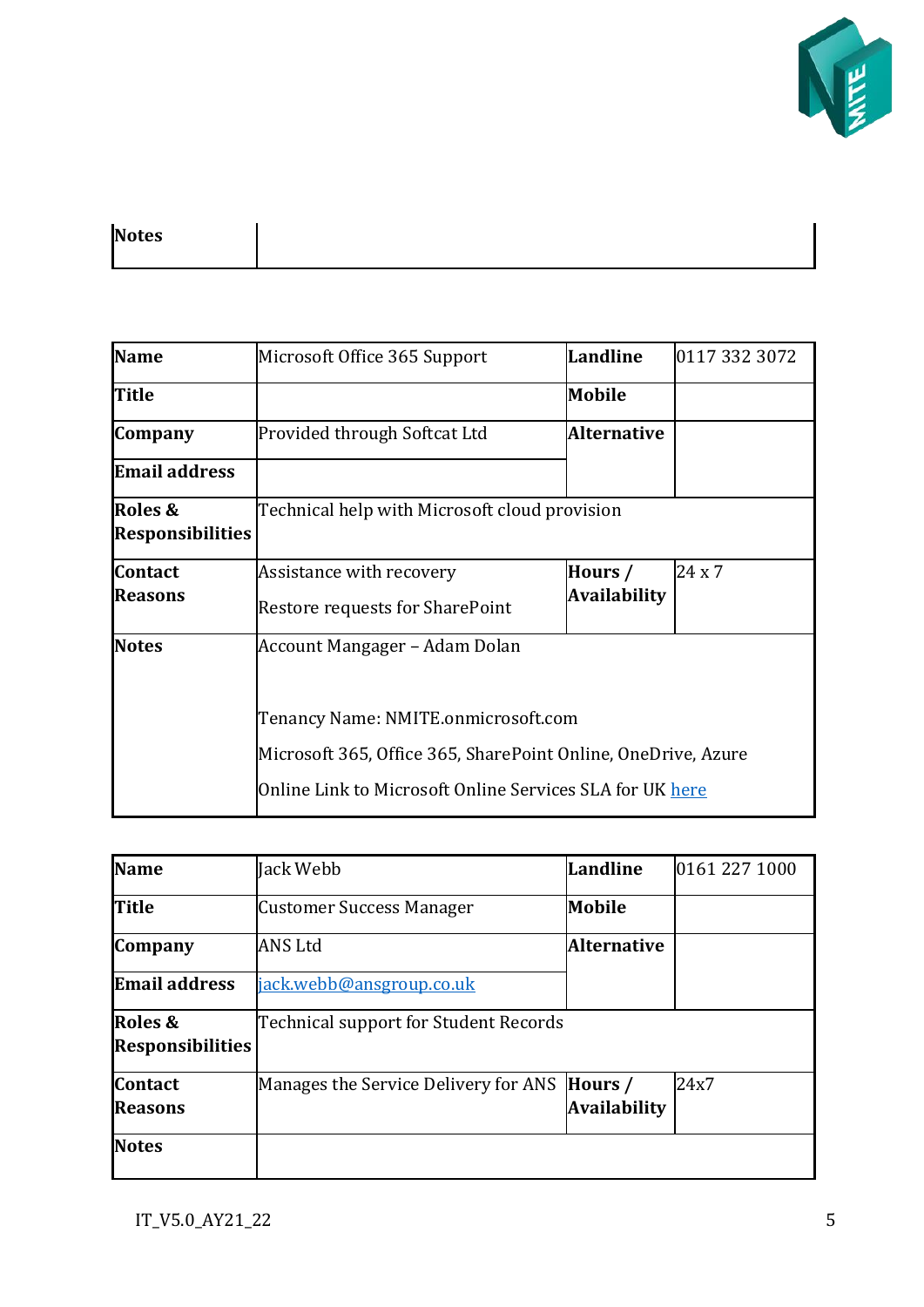

| <b>Name</b>                                       | Lauren Foster-Turner                             | Landline            | 0203 318 8635 |
|---------------------------------------------------|--------------------------------------------------|---------------------|---------------|
| <b>Title</b>                                      | <b>Customer Success Manager</b>                  | Mobile              | 07795 694046  |
| <b>Company</b>                                    | Instructure Global Ltd                           | <b>Alternative</b>  |               |
| <b>Email address</b>                              | lfosterturner@instructure.com                    |                     |               |
| Roles &                                           | Customer Liaison for Canvas LMS/VLE              |                     |               |
| <b>Responsibilities</b>                           |                                                  |                     |               |
| <b>Contact</b>                                    | Tier 1 support for both students and             | Hours /             | 8am-6pm       |
| <b>Reasons</b>                                    | staff                                            | <b>Availability</b> | weekdays      |
| <b>Notes</b>                                      | Support and issues raised through support portal |                     |               |
| SLA part of contract terms and conditions (99.9%) |                                                  |                     |               |

| <b>Name</b>          | <b>Toby Yeung</b>                                                   | Landline                                                         |                  |  |
|----------------------|---------------------------------------------------------------------|------------------------------------------------------------------|------------------|--|
| Title                | <b>Senior Business Development</b><br>Manager                       | Mobile                                                           | 07805 149723     |  |
| <b>Company</b>       | <b>IISC</b>                                                         | <b>Alternative</b>                                               |                  |  |
| <b>Email address</b> | toby.yeung@jisc.ac.uk                                               |                                                                  |                  |  |
| Roles &              | Service provider and Technical support for fibre internet and Janet |                                                                  |                  |  |
|                      |                                                                     | <b>Responsibilities</b> Network including Managed Router Service |                  |  |
| <b>Contact</b>       | <b>Escalation point</b>                                             | Hours /                                                          | $9 - 5$ weekdays |  |
| <b>Reasons</b>       |                                                                     | <b>Availability</b>                                              |                  |  |
| <b>Notes</b>         | Blackfriars, Gardner Hall                                           |                                                                  |                  |  |
|                      | Online link to JISC network SLA <u>here</u>                         |                                                                  |                  |  |
|                      | Online link to Janet Acceptable Use Policy here                     |                                                                  |                  |  |

| <b>Name</b>    | No designated individual | Landline           | 01453827700 |
|----------------|--------------------------|--------------------|-------------|
| <b>Title</b>   | Support Team             | Mobile             |             |
| <b>Company</b> | Connexus                 | <b>Alternative</b> |             |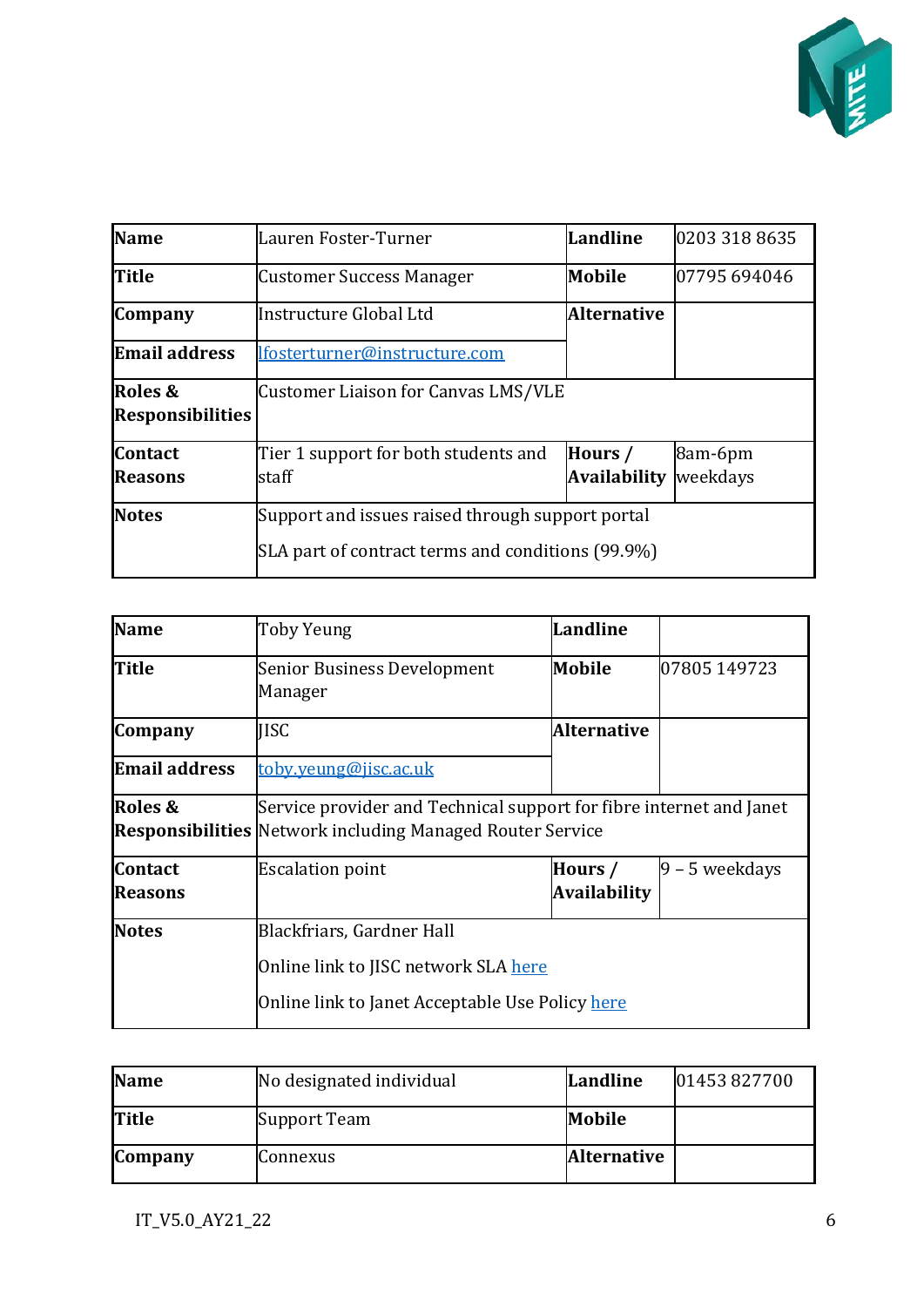

| <b>Email address</b>               | service@connexusuk.com                                                                                      |         |                                                                             |
|------------------------------------|-------------------------------------------------------------------------------------------------------------|---------|-----------------------------------------------------------------------------|
| Roles &<br><b>Responsibilities</b> | Service provider for fibre internet into Miller Court<br>Service provider for lift emergency call PSTN line |         |                                                                             |
| <b>Contact</b><br><b>Reasons</b>   | Sales and account contact only<br>weekdays<br>Broadband/telephone failure 24x7                              | Hours / | $9 - 5$ weekdays<br><b>Availability</b> $\left[\text{(target 24x7)}\right]$ |
| <b>Notes</b>                       | SLA part of contract terms and conditions<br>Account number NEW002                                          |         |                                                                             |

| <b>Name</b>             | No designated individual                                     | Landline            | 0121 423 5600                   |
|-------------------------|--------------------------------------------------------------|---------------------|---------------------------------|
| Title                   |                                                              | Mobile              |                                 |
| <b>Company</b>          | BT/BT Local Business / BTnet                                 |                     | <b>Alternative 0800 800 152</b> |
| <b>Email address</b>    |                                                              |                     |                                 |
| Roles &                 | Service provider for fibre internet into 6a St Peters Square |                     |                                 |
| <b>Responsibilities</b> | BT Cloud Phone – provider of main number 01432 371111        |                     |                                 |
| <b>Contact</b>          | $ 9 - 5$ weekdays<br><b>BT</b> Faults<br>Hours /             |                     |                                 |
| <b>Reasons</b>          |                                                              | <b>Availability</b> |                                 |
| <b>Notes</b>            | SLA part of contract terms and conditions                    |                     |                                 |
|                         | D2 Communications Ltd (BTLB Hereford to Birmingham)          |                     |                                 |

| <b>Name</b>                        | No designated individual                                          | Landline           | 01432 276393 |
|------------------------------------|-------------------------------------------------------------------|--------------------|--------------|
| <b>Title</b>                       | Thorne Widgery (Accounts - Xero<br>agent)                         | Mobile             |              |
| <b>Company</b>                     | Xero                                                              | <b>Alternative</b> |              |
| <b>Email address</b>               |                                                                   |                    |              |
| Roles &<br><b>Responsibilities</b> | Provider and technical support for Xero financial software system |                    |              |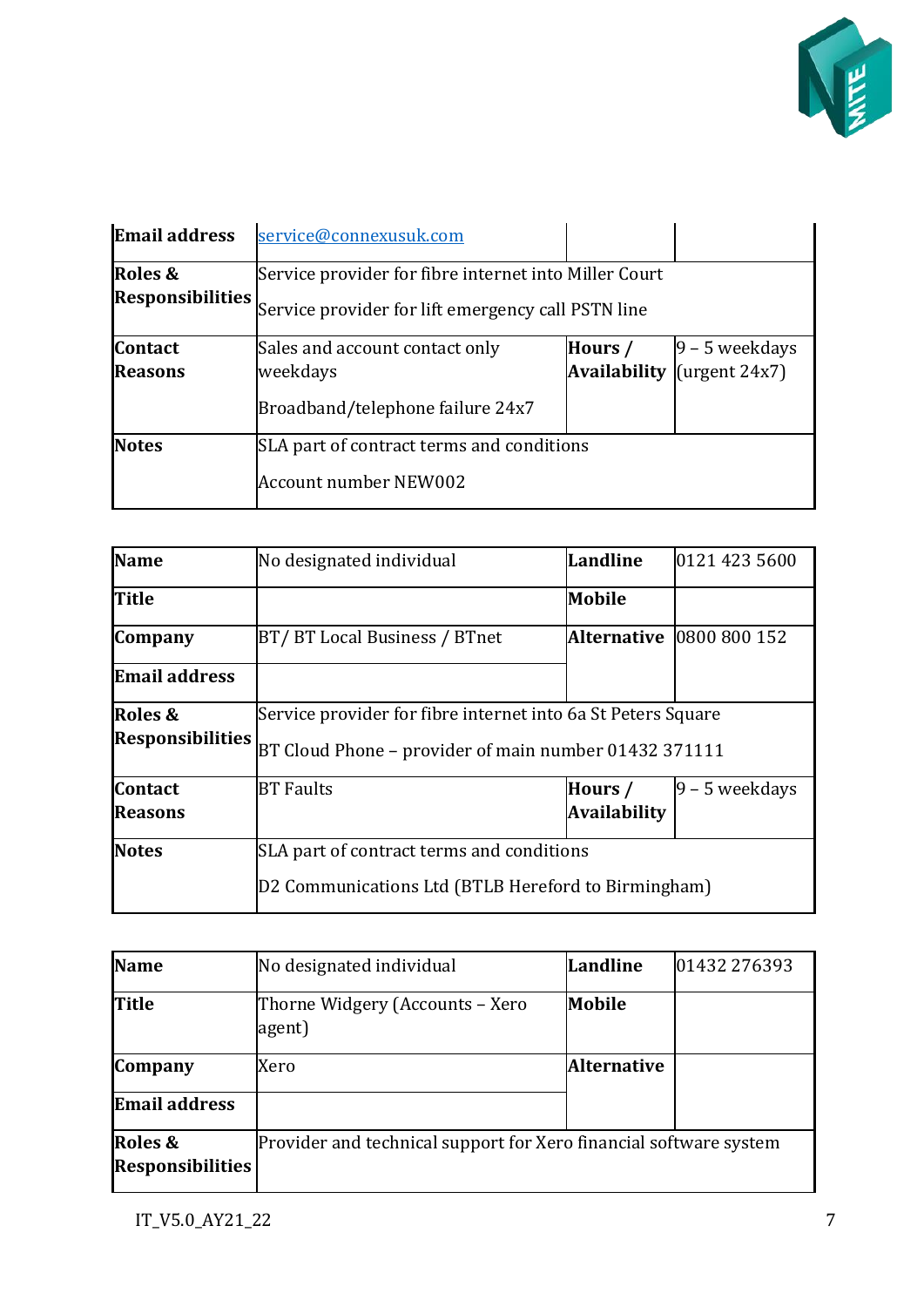

| <b>Contact</b><br><b>Reasons</b> | Support                                                           | Hours /<br>Availability | $9 - 5$ weekdays |
|----------------------------------|-------------------------------------------------------------------|-------------------------|------------------|
| <b>Notes</b>                     | Main accounts software, SLA part of contract terms and conditions |                         |                  |

| <b>Name</b>                               | No designated contact                                        | Landline                | 01403 288701                    |
|-------------------------------------------|--------------------------------------------------------------|-------------------------|---------------------------------|
| <b>Title</b>                              |                                                              | Mobile                  |                                 |
| <b>Company</b>                            | <b>Breathe HR</b>                                            | <b>Alternative</b>      |                                 |
| <b>Email address</b>                      | support@breathehr.com                                        |                         |                                 |
| Roles &<br><b>Responsibilities</b> system | Cloud provider and technical support for Breathe HR software |                         |                                 |
| <b>Contact</b><br><b>Reasons</b>          | Support, sales, and accounts                                 | Hours /<br>Availability | $9 - 5:30$ M-Th<br>$9 - 4:30 F$ |
| <b>Notes</b>                              | <b>HR</b> software                                           |                         |                                 |

| <b>Name</b>                                 | No designated contact                                             | Landline                |                  |
|---------------------------------------------|-------------------------------------------------------------------|-------------------------|------------------|
| <b>Title</b>                                |                                                                   | Mobile                  |                  |
| <b>Company</b>                              | <b>Capsule CRM</b>                                                | <b>Alternative</b>      |                  |
| <b>Email address</b>                        | support@capsulecrm.com                                            |                         |                  |
| Roles &<br><b>Responsibilities</b> software | Cloud provider for and technical support for Capsule CRM database |                         |                  |
| <b>Contact</b><br><b>Reasons</b>            | Support                                                           | Hours /<br>Availability | $9 - 5$ weekdays |
| <b>Notes</b>                                | CRM used in Partnerships, Fundraising, Marketing & Faculty        |                         |                  |

| <b>Name</b>  | <b>Bob Williams</b>    | Landline | 01684 296 551 |
|--------------|------------------------|----------|---------------|
| <b>Title</b> | <b>Account Manager</b> | Mobile   |               |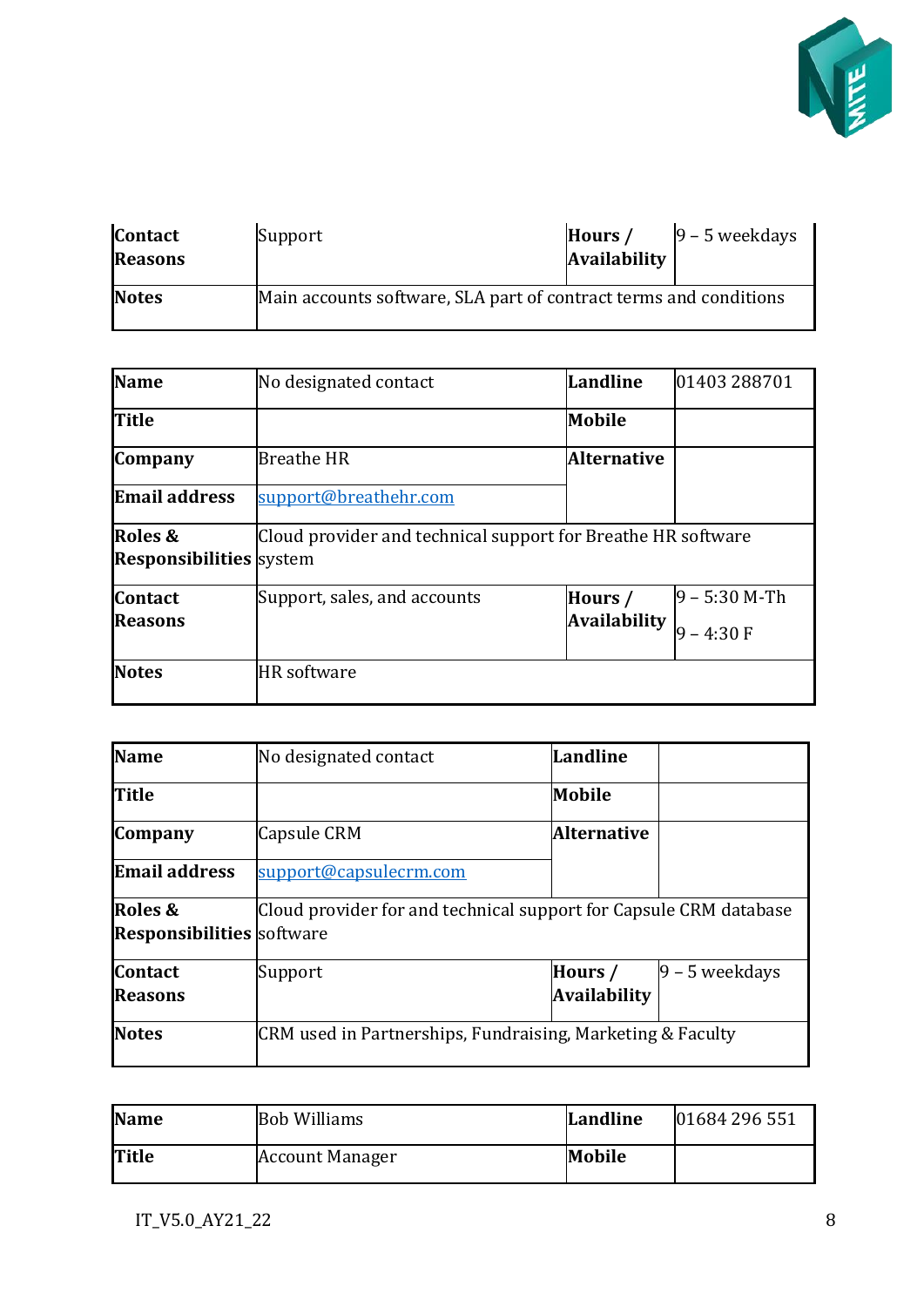

| <b>Company</b>                     | Pulsonix                                                           | <b>Alternative</b>             |                         |
|------------------------------------|--------------------------------------------------------------------|--------------------------------|-------------------------|
| <b>Email address</b>               | sales@pulsonix.com                                                 |                                |                         |
| Roles &<br><b>Responsibilities</b> | Technical support for Pulsonix electronic circuit design software* |                                |                         |
| <b>Contact</b><br><b>Reasons</b>   | Support                                                            | Hours /<br><b>Availability</b> | $ 9 - 5:30$<br>weekdays |
| <b>Notes</b>                       | Circuit design software                                            |                                |                         |

| <b>Name</b>                        | <b>Ryan Rose</b>                             | Landline            | 01865 954300   |
|------------------------------------|----------------------------------------------|---------------------|----------------|
| <b>Title</b>                       | <b>Account Manager</b>                       | <b>Mobile</b>       | 07891 627234   |
| <b>Company</b>                     | One PLM                                      | <b>Alternative</b>  | Support        |
| <b>Email address</b>               | support@oneplm.com                           |                     | 01865 954301   |
| Roles &<br><b>Responsibilities</b> | Technical support for Solid Edge application |                     |                |
| <b>Contact</b>                     | Support                                      | Hours /             | $ 8:30 - 5:30$ |
| Reasons                            |                                              | <b>Availability</b> | weekdays       |
| <b>Notes</b>                       | CAD suite and FEA simulation                 |                     |                |

| <b>Name</b>                        | Rebecca De Rafael                                                    | Landline                       | 01223 226704  |
|------------------------------------|----------------------------------------------------------------------|--------------------------------|---------------|
| Title                              | <b>Education Account Manager</b>                                     | Mobile                         |               |
| <b>Company</b>                     | Mathworks                                                            | <b>Alternative</b>             |               |
| <b>Email address</b>               | Rebecca.derafael@mathworks.co.uk                                     |                                |               |
| Roles &<br><b>Responsibilities</b> | Sales and support for MatLab for both cloud and client installations |                                |               |
| <b>Contact</b><br><b>Reasons</b>   | Support                                                              | Hours /<br><b>Availability</b> | 9 -5 weekdays |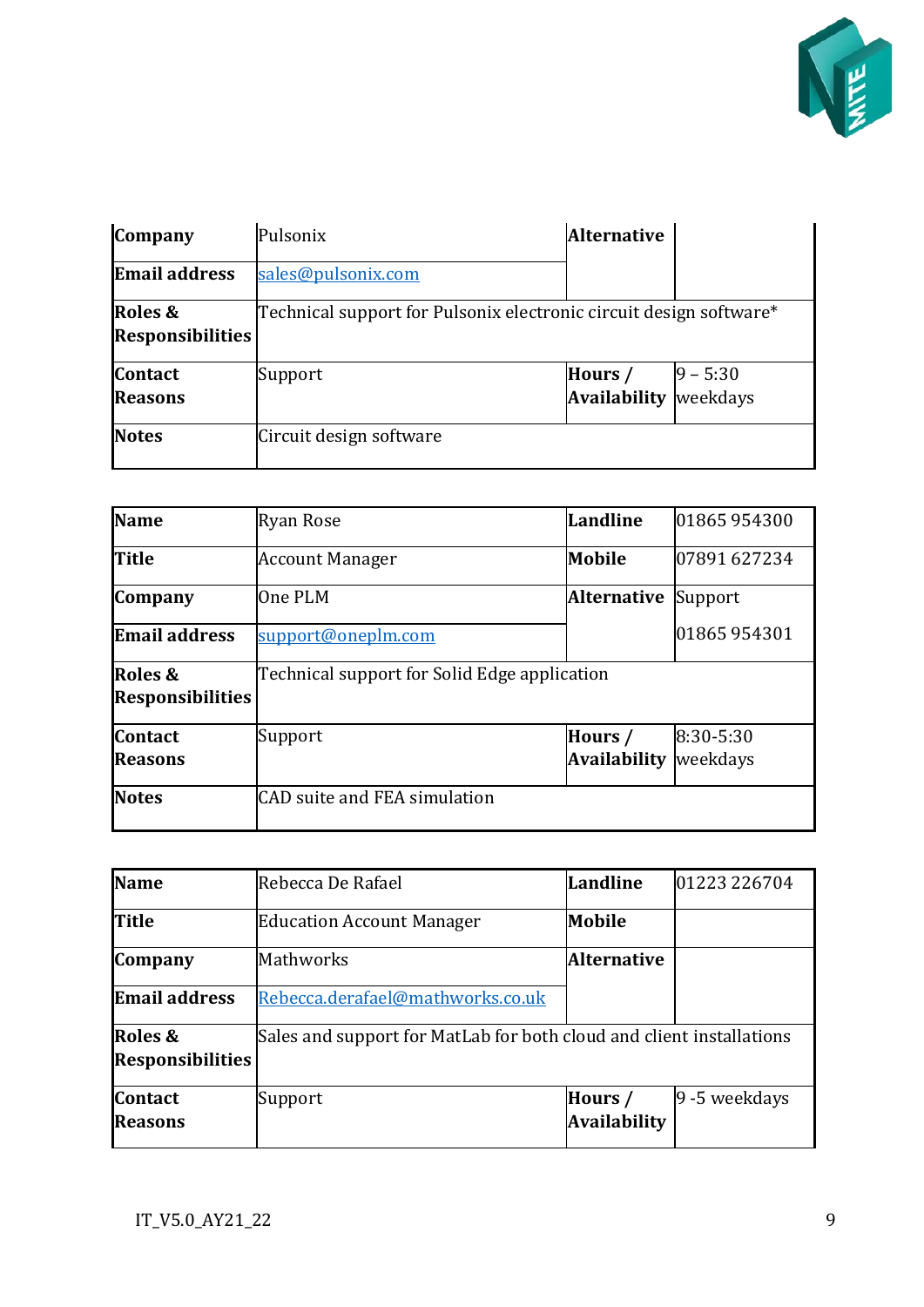

| <b>Notes</b> | service@mathworks.co.uk technical support for teachers, installation |
|--------------|----------------------------------------------------------------------|
|              | support for students                                                 |

| <b>Name</b>                        | Shreya Sarker                                               | Landline                       | 0203 325 5520     |
|------------------------------------|-------------------------------------------------------------|--------------------------------|-------------------|
| <b>Title</b>                       | Customer Success Manager                                    | Mobile                         |                   |
| <b>Company</b>                     | Adobe                                                       | <b>Alternative</b>             |                   |
| <b>Email address</b>               | shrsarka@adobe.com                                          |                                |                   |
| Roles &<br><b>Responsibilities</b> | Cloud provider for Adobe products – Creative Cloud, Acrobat |                                |                   |
| <b>Contact</b><br>Reasons          | Presales, sales, and renewals                               | Hours /<br><b>Availability</b> | $ 9 - 5$ weekdays |
| <b>Notes</b>                       | PDF & document handling, graphics suite                     |                                |                   |

| <b>Name</b>                        | Susannah Cooke                                  | Landline                       | 01223 218022      |
|------------------------------------|-------------------------------------------------|--------------------------------|-------------------|
| <b>Title</b>                       | Development Manager for Education               | Mobile                         |                   |
| <b>Company</b>                     | <b>CES</b>                                      | <b>Alternative</b>             | 01223 518895      |
| <b>Email address</b>               | Granta.education@ansys.com                      |                                |                   |
| Roles &<br><b>Responsibilities</b> | Software provider for Material Library software |                                |                   |
| <b>Contact</b><br><b>Reasons</b>   | Sales, support elevation                        | Hours /<br><b>Availability</b> | $ 9 - 5$ weekdays |
| <b>Notes</b>                       | Granta Design Ltd                               |                                |                   |

### This form has been intentionally left empty

| <b>Name</b>  | Landline |  |
|--------------|----------|--|
| <b>Title</b> | Mobile   |  |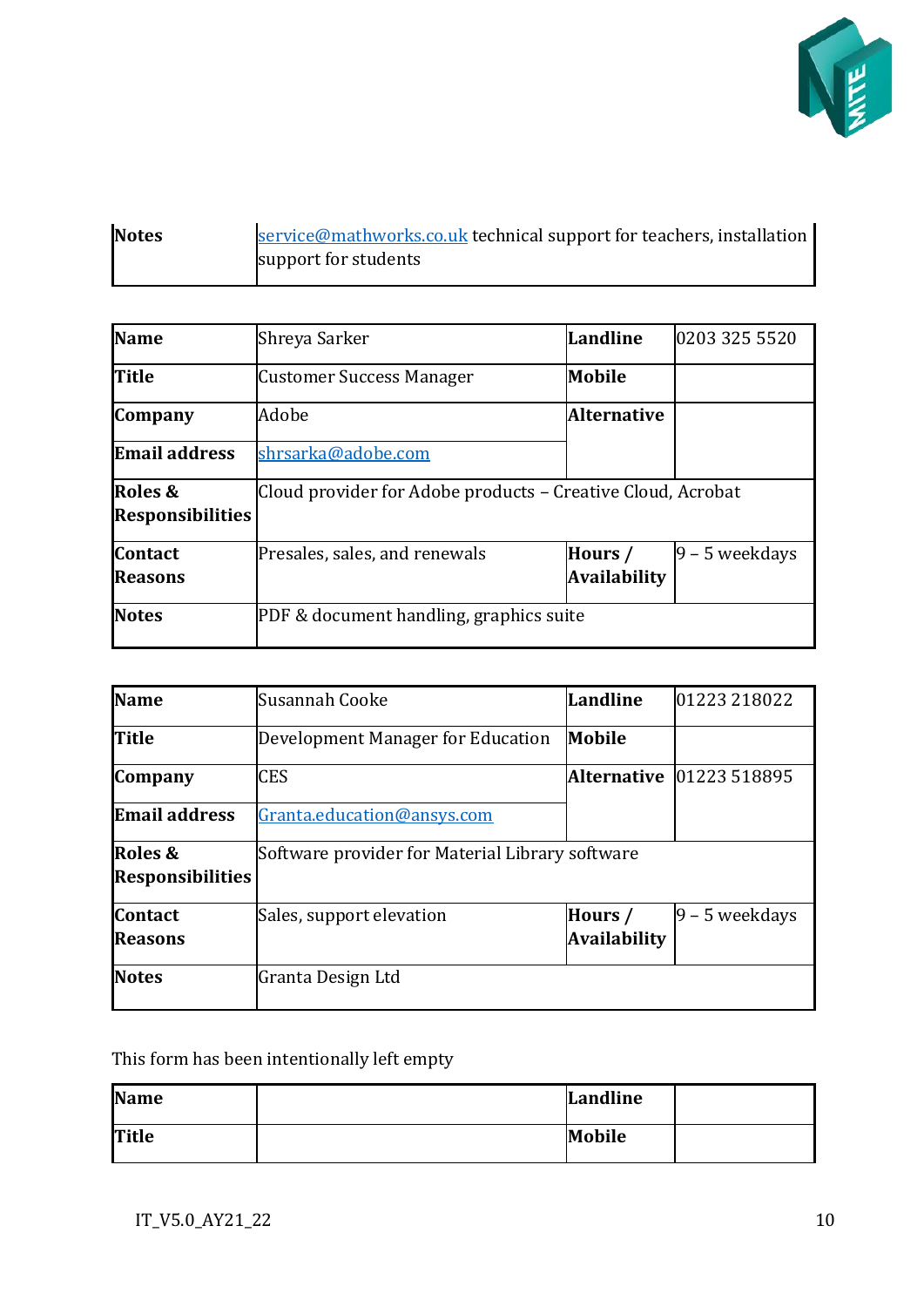

| Company                            | <b>Alternative</b>             |
|------------------------------------|--------------------------------|
| <b>Email address</b>               |                                |
| Roles &<br><b>Responsibilities</b> |                                |
|                                    |                                |
| <b>Contact</b><br><b>Reasons</b>   | Hours /<br><b>Availability</b> |
|                                    | Hours /<br>Availability        |
| <b>Notes</b>                       |                                |

### <span id="page-10-0"></span>**Definition of Services & Systems**

- 4.1 From an IT perspective, NMITE aims to operate as a 100% cloud-based organisation. This means that (wherever possible) applications, data & facilities are leveraged wholly through offsite mechanisms.
- 4.2 This approach enables an extremely light-weight and versatile infrastructure with no requirement for on-site servers or data centres, thus reducing maintenance and upgrade requirements in addition to reducing the organisational attack surface and number of risk area touch points. The implementation and operation of a zero-trust network further mitigates against certain types of risks.
- 4.3 Although currently NMITE does not operate servers or a data centre there may be a point in the future where this becomes a necessity and for this reason risks, mitigations and procedures should be mentioned and expanded upon when appropriate.
- 4.4 Telecommunications within NMITE are also provided through cloud services using IP connectivity.
- 4.5 Use of IT within NMITE is broadly attributable to two primary categories
	- i. Operational Services

Organisational and Administrative functionality delivered by employees, contractors, and agents of NMITE.

ii. Educational Services

Learning and participatory functionality received by students, whether enrolled on a fulltime course, degree apprenticeship, CPD or other NMITE organised or sponsored activity.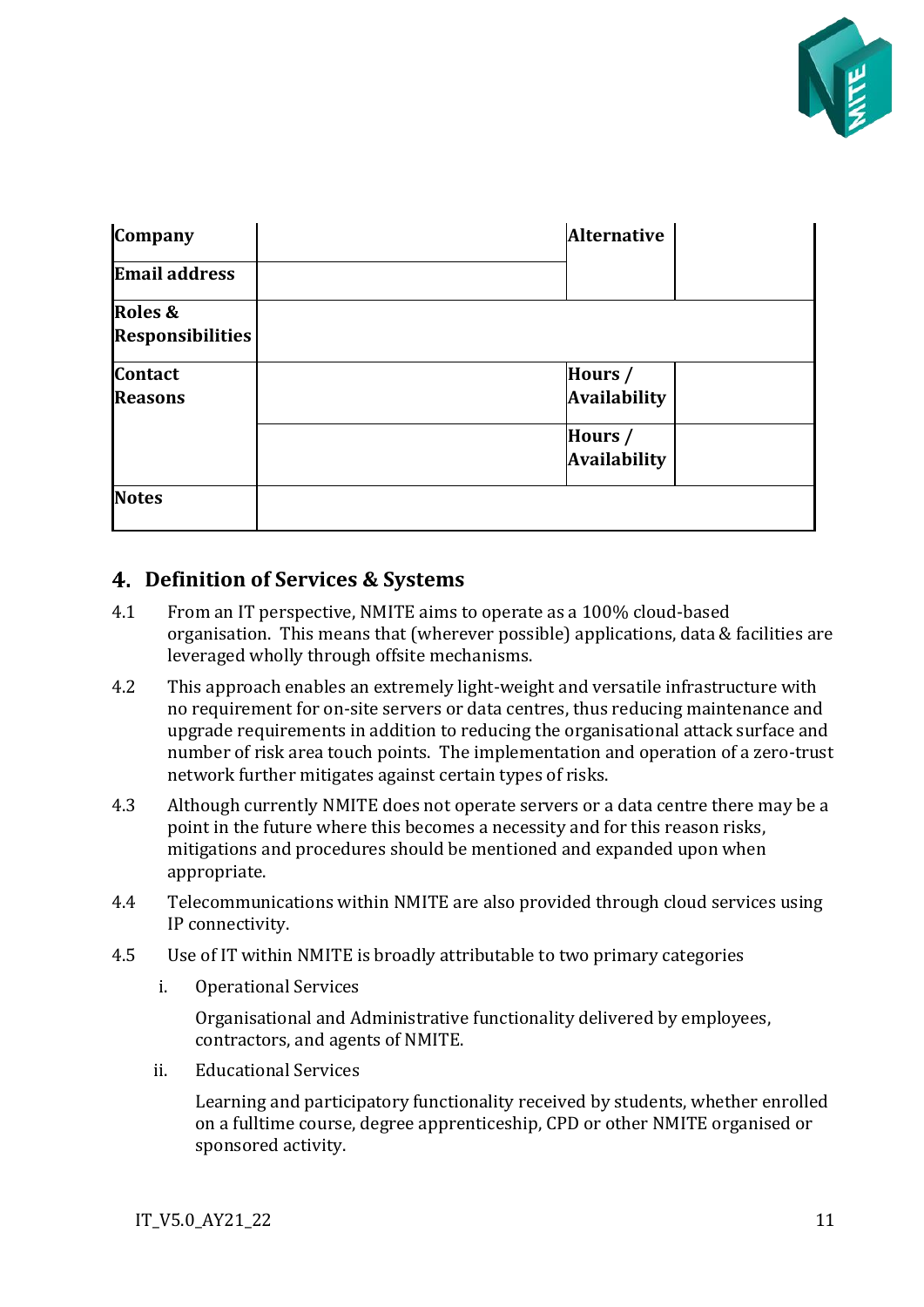

- 4.6 By operating as a 100% cloud-based organisation NMITE have a very high degree of being able to continue functioning and providing these primary IT services through many physical disaster scenarios including total loss of buildings. The ability to utilise services from "any internet connection" provide a huge benefit in terms of both business continuity and educational delivery.
- 4.7 With this model, the emphasis for IT-DRP is therefore shifted to the appropriate protection of cloud services and internet provision.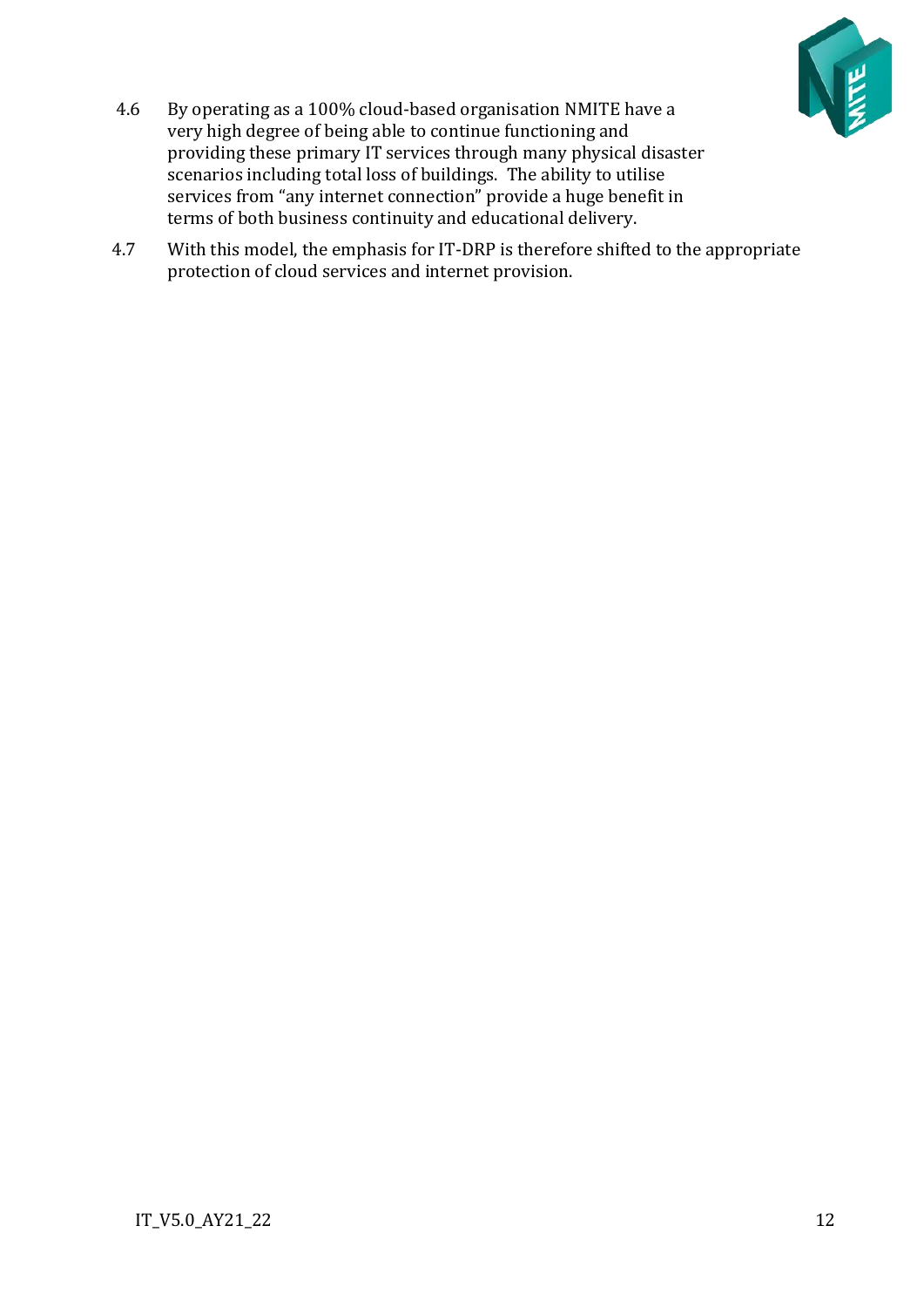

## **Definition of Risks**

<span id="page-12-0"></span>

| Infrastructure               | Description                                                        | <b>Risk</b>                                         | <b>Mitigation Measure</b>                                     |
|------------------------------|--------------------------------------------------------------------|-----------------------------------------------------|---------------------------------------------------------------|
| <b>Internet Connectivity</b> | Various fibre connections Service provider failure<br>to buildings |                                                     | Secondary service provision                                   |
|                              |                                                                    | Damage to fibre cabling                             | Resilient diverse connectivity<br>Secondary service provision |
|                              |                                                                    |                                                     |                                                               |
|                              |                                                                    | Local hardware failure (routers, switches<br>etc)   | Multiple device utilisation<br>Overcapacity / Redundancy      |
|                              |                                                                    | Natural Disaster / Loss of building<br>integrity    | Alternate location/Inherent ability                           |
|                              |                                                                    | Electrical failure<br>Over/under voltage and surges | Uninterruptable Power Supply<br><b>Emergency Generator</b>    |
|                              |                                                                    | Environmental changes                               |                                                               |
|                              |                                                                    | Malicious attack (Denial of Service,                | Intrusion detection                                           |
|                              |                                                                    | Hacking etc)                                        | <b>Conditional Access</b>                                     |
|                              |                                                                    |                                                     | Appropriate permissions                                       |
|                              |                                                                    | Vandalism / Sabotage / Terrorism                    | Physical protective measures                                  |
|                              |                                                                    |                                                     | Door Access Security                                          |
| Data Centre & Servers        | Virtual Machine Estate<br>PaaS provision                           | Service provider failure                            | Backup & Replication                                          |
|                              |                                                                    | VM failure or corruption                            | Secondary service provision                                   |
|                              |                                                                    |                                                     | High availability                                             |
| Wi-Fi & LAN Estate           | <b>IaaS</b> provision                                              | Hardware failure                                    | Multiple device utilisation                                   |
|                              |                                                                    | Interference                                        | Overcapacity / Redundancy                                     |
|                              |                                                                    | Overloading                                         | Secondary service provision                                   |
|                              |                                                                    | Electrical failure                                  | Resilient diverse connectivity                                |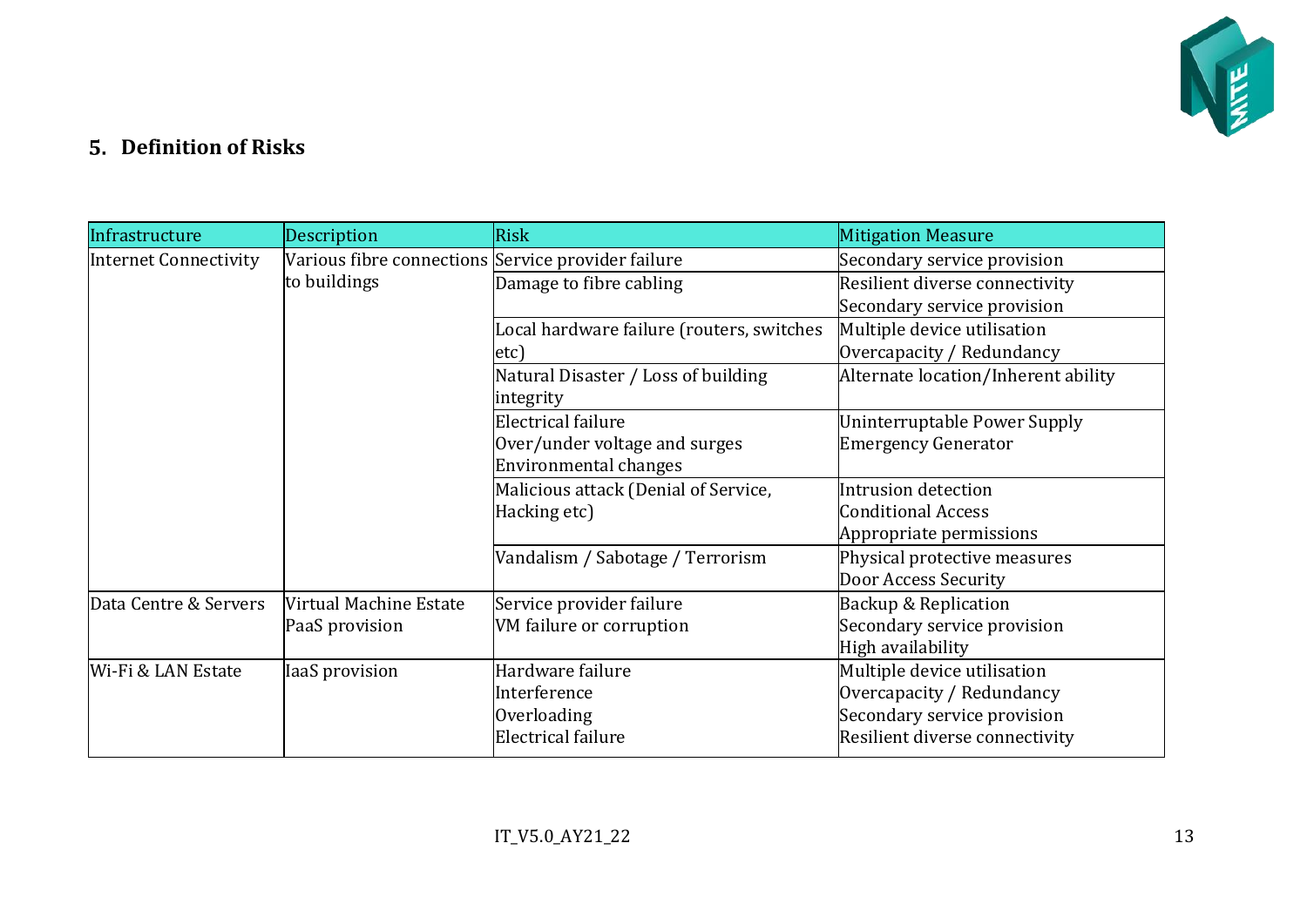

| Infrastructure              | Description                   | <b>Risk</b>                                | <b>Mitigation Measure</b>      |
|-----------------------------|-------------------------------|--------------------------------------------|--------------------------------|
| Email &                     | Various SaaS providers        | Service provider failure                   | Backup & Replication           |
| communication               |                               | <b>Communication failure</b>               | <b>Litigation Hold Policy</b>  |
| <b>Primary Data Storage</b> |                               | Corruption of data                         | <b>Retention Policy</b>        |
| <b>Operational</b>          |                               | Loss of data                               | Secondary service provision    |
| Applications                |                               | Data Exposure / Compromise                 | <b>Conditional Access</b>      |
| <b>Faculty Applications</b> |                               | Commercial exploitation                    | <b>API</b> integration         |
|                             |                               | Sabotage / Internal attack                 |                                |
|                             |                               | Erroneous or neglectful activity           |                                |
|                             |                               | Inability to operate / application failure |                                |
| Organisational Devices      | Laptops                       | Hardware failure                           | Overcapacity / Redundancy      |
| <b>Personal Devices</b>     | <b>Tablets</b>                | Data exposure / Password compromise        | Local drive encryption         |
|                             | Desktops                      | Loss / Theft                               | <b>Conditional Access</b>      |
|                             | Phones                        | Inability to operate                       | Password policy                |
|                             | Wearable technology           | External devices (USB stick)               | Remote Wipe capability         |
|                             | <b>BYOD</b>                   | Virus / Malware / Attack                   | Device restriction policy      |
|                             | Home PC                       |                                            | Advanced threat protection     |
|                             |                               |                                            | <b>Active monitoring</b>       |
|                             |                               |                                            | Appropriate use policy         |
| <b>Support Devices</b>      | <b>MultiFunction Printers</b> | Hardware failure                           | Overcapacity / Redundancy      |
|                             | <b>Scanners</b>               |                                            |                                |
|                             | <b>Desktop Printers</b>       |                                            |                                |
| <b>Building Management</b>  | <b>BMS, HVAC</b>              | Hardware failure                           | Manual operation / override    |
| Digital Signage             | Environmental                 | Communications failure                     | Resilient diverse connectivity |
|                             | monitoring                    |                                            |                                |
| <b>Faculty Devices</b>      | 3D Printing                   | Hardware failure                           | Resilient diverse connectivity |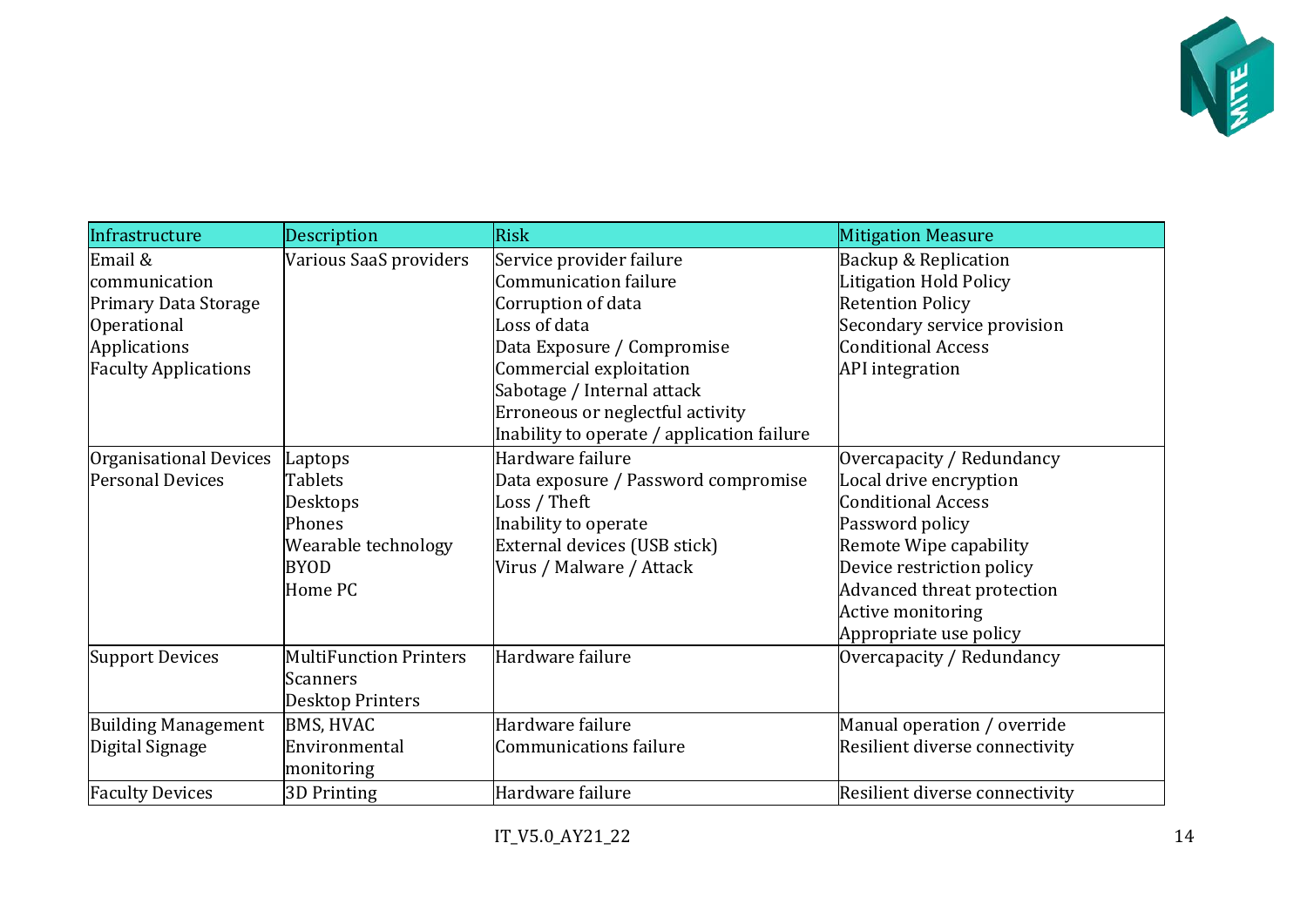

| Infrastructure | Description                                     | Risk                                     | <b>Mitigation Measure</b>                                   |
|----------------|-------------------------------------------------|------------------------------------------|-------------------------------------------------------------|
|                | <b>CNC</b><br>Dedicated resources<br><b>IOT</b> | Vandalism / sabotage                     | Multiple device utilisation<br>Physical protective measures |
| Security       | Door Access<br><b>CCTV</b>                      | Hardware failure<br>Vandalism / sabotage | Manual operation / override<br>Physical protective measures |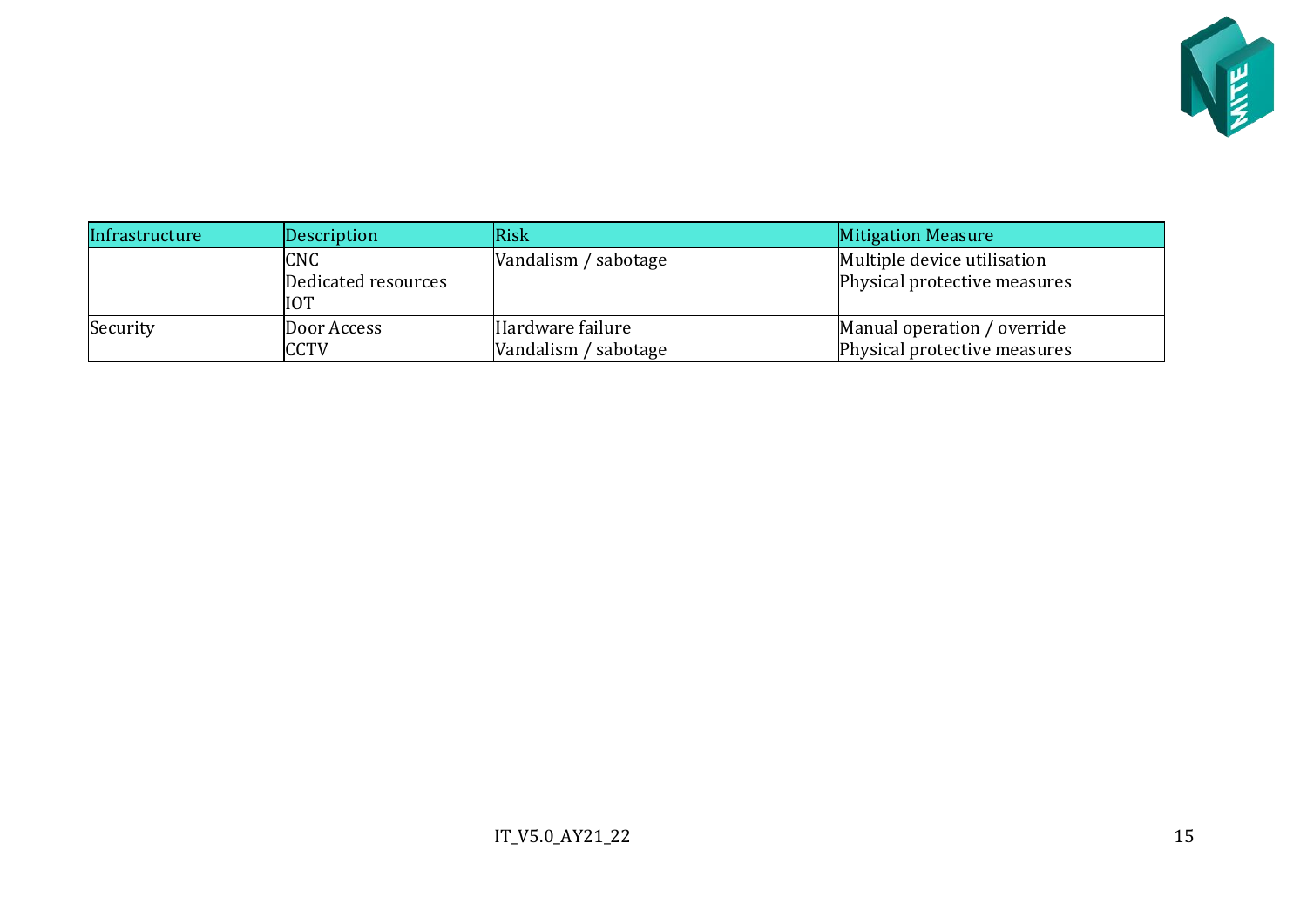

### <span id="page-15-0"></span>**Definition of Mitigation Measures**

- 6.1 Secondary Service provision
- 6.1.1 Where possible, a secondary service provision should be utilised to enable failover (whether automatic or manual) from one service to another.
- 6.1.2 For Internet Connectivity this would be in the form of multiple Fibre ISPs. The primary ISP for NMITE is JISC providing access to the Janet network through infrastructure from BTnet and Openreach. In order to be fully effective at the service provider level, a secondary service provision would need to leverage non-BT orientated infrastructure or services such as 4G/5G.
- 6.1.3 For Cloud Applications, Software-as-a-Service delivery and Virtual Machine environments, this would be in the form of multiple vendor Cloud provision. The primary Cloud vendor for NMITE is Microsoft utilising the Azure platform and Office 365.
- 6.2 Resilient diverse connectivity
- 6.2.1 The process of providing connectivity through at least 2 diversely routed pathways allowing for localised damage or failure.
- 6.2.2 For Internet Connectivity this would be provided by active-active or active-passive fibre connections, however within Hereford there is only partial resilience due to limited Point-of-Presence connectivity within the city.
- 6.2.3 For internal networks, wi-fi and LAN estates this employs multiple diverse cable routing.
- 6.3 Multiple device utilisation / Overcapacity / Redundancy / High Availability
- 6.3.1 The use of numerous identical devices to deploy services enables equipment to be swapped out and exchanged. This is an important facility during issue diagnosis and hardware failure but also allows for rapid resolution in critical areas over less important ones.
- 6.3.2 Overcapacity planning provides an opportunity to redeploy resources in the event of an issue and helps to mitigate against unexpected peaks in utilization.
- 6.3.3 For mission critical or key hardware, redundant replacement devices provide the quickest resolution time scales.
- 6.3.4 All of these processes should be utilised in conjunction with appropriate cost analysis.
- 6.3.5 High Availability is provided by a combination of the above and is particularly relevant in cloud orientated service deployment. By provisioning server farms, access gateways and load balancers, workloads can be distributed between facilities and in the event of a failure, can be directed, often seamlessly, to the remaining working component parts. These high availability components can be separated geographically to help mitigate against widespread incidents.
- 6.4 Alternate Location (Inherent ability)
- 6.4.1 The inherent ability to operate from an alternate location is a key concept in the mitigation against many physical location-based incidents. By operating with a cloud-first philosophy and running a zero-trust network model with extensive wi-fi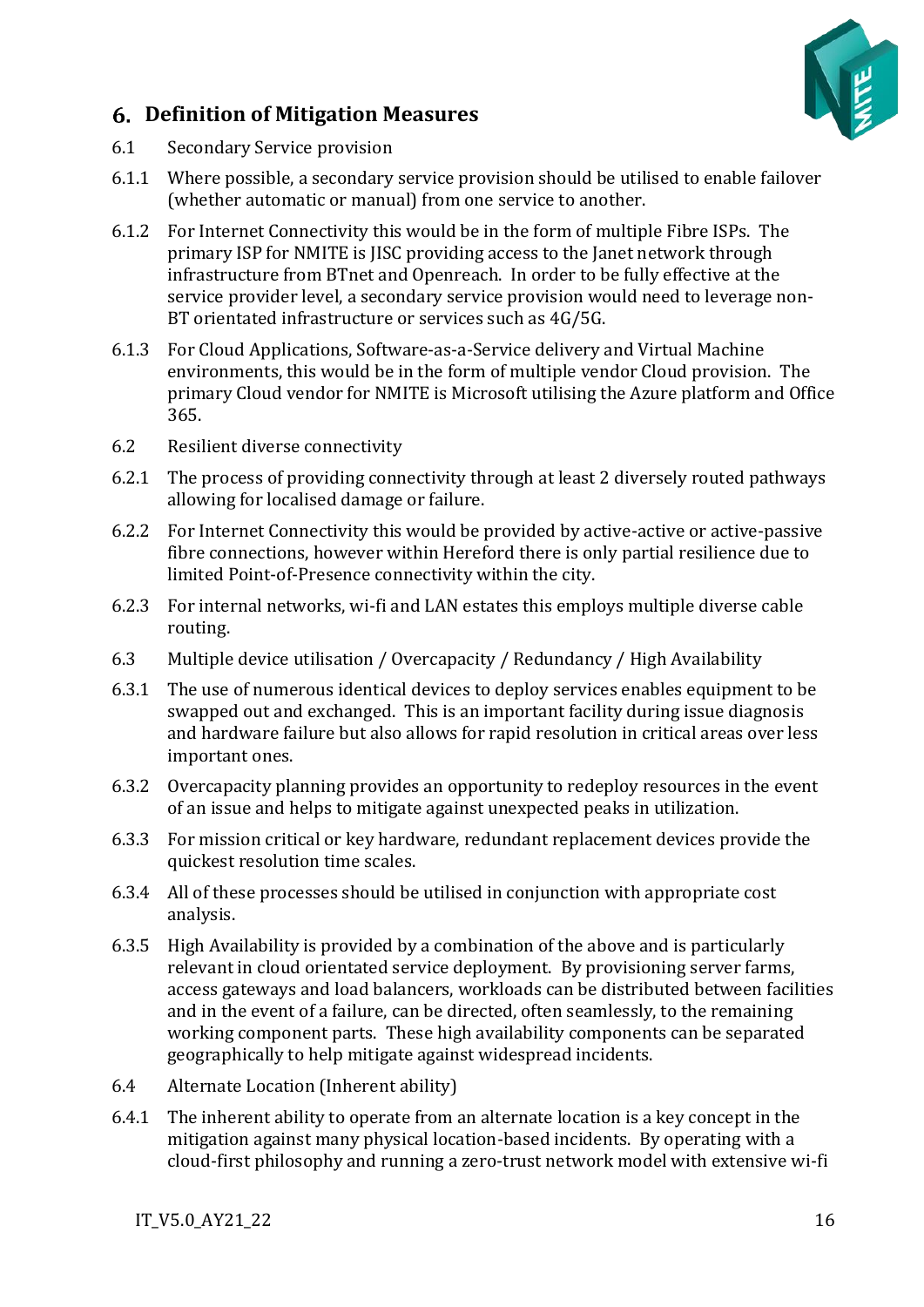

implementation, many of the core administration and operational functions of NMITE benefit from this inherent ability.

- 6.5 UPS / Electrical Generator
- 6.5.1 Uninterruptible Power Supplies should be used on critical devices and networks to provide short term operation during power outages and controlled shutdown where appropriate.
- 6.5.2 For longer term protection against electrical failure, localised electrical generators can be utilised, however this raises several other considerations such as hazardous/flammable material storage.
- 6.5.3 Certain environmental conditions (such as air conditioning in server rooms) may necessitate the implementation of generators.
- 6.6 Intrusion Detection, Conditional Access, Active Monitoring & Appropriate permissions
- 6.6.1 An important capability of the zero-trust network model is that of connection monitoring. This is used in a number of ways such as to provide information into utilisation, load and distribution, but also to assist with intrusion detection and to ensure that only approved devices that have gone through an onboarding process are able to work on NMITE networks.
- 6.6.2 Conditional Access is constantly run on every request for information from the array of cloud services – whether email, document storage, records, etc – the assessment of a devices security status, location, operating system, antivirus status etc in conjunction with the requesting users status, and key metrics such as atypical behaviour and impossible travel are used to form a real-time conditional accept/reject decision. Data is only return to the requester providing all criteria are satisfied.
- 6.6.3 Appropriate permissions and restrictions must be set according to users job roles and organisational requirements. No default open access should exist.
- 6.7 Physical protective measures
- 6.7.1 Cable locations whether internal or external to buildings should be physically protected with suitable conduits and covers and where possible located out of reach.
- 6.7.2 Wireless access points (WAP), CCTV and other surface mounted equipment should be ceiling mounted or at high level on walls, and where appropriate enclosed in tamper/vandal proof enclosures.
- 6.7.3 Although not necessary in all locations, it should be assessed whether network ports in dado/trunking or wall boxes should have lockable capability to guard against accidental or malicious removal, or attempted access to the network infrastructure. Door Access Security
- 6.7.4 It is important to ensure that areas containing key infrastructure components have controlled access.
- 6.7.5 All network cabinets should be lockable, and keys should be kept in at least 2 places to ensure availability in the event of emergency access being required.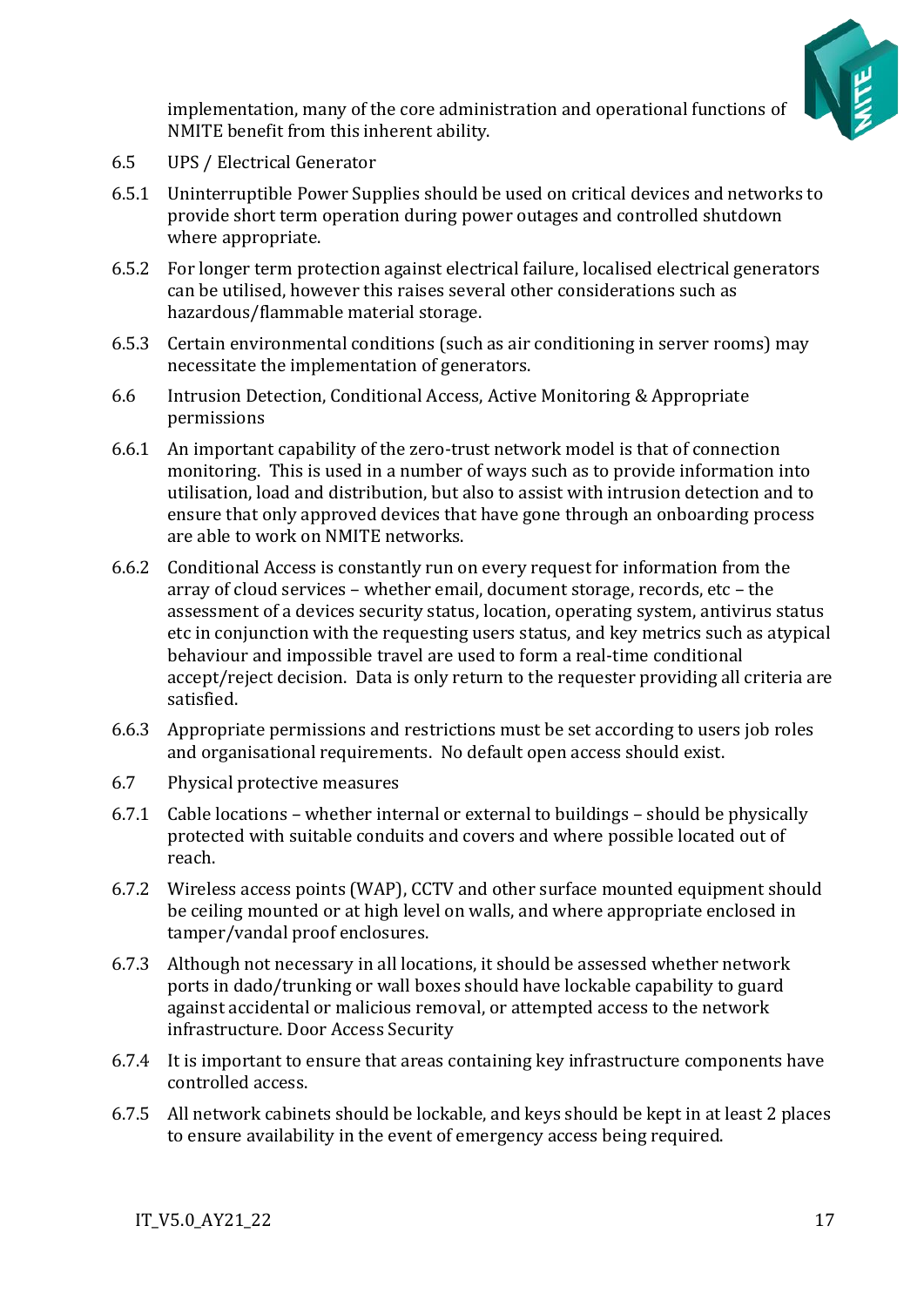

- 6.7.6 Wiring closets, server rooms and areas with communication infrastructure shoul have suitable door access systems in place. If these door access systems are electronically or centrally controlled, a suitable policy must be in place for automatic locking/unlocking in the event of a triggering event.
- 6.8 Backup & Replication
- 6.8.1 An appropriate backup plan must be implemented for all systems. This is the primary resource that will be used during the recovery process and in order to hit RTO and RPO criteria this must be tested regularly.
- 6.8.2 There are numerous types of backup process, but it is vital to ensure that chosen methods do not create a new vulnerability or exposure of information.
- 6.9 Policy
- 6.9.1 There are policies such as the Acceptable Use Policy that determine appropriate regulation and control of passwords, restrict access/functionality on devices.
- 6.10 API Integration
- 6.10.1 Many cloud-based applications are provided with little or no actual control of the underlying data backup and retention. Where these third-party providers are holding data on our behalf, suitable Service Level Agreements (SLA) are required to ensure that operational continuity is achieved. This is not, however, sufficient for a full DRP.
- 6.10.2 By ensuring that all cloud applications and services engaged with by NMITE have a detailed and well documented Application Programming Interface, it is possible to ensure that we not only have visibility of data stored outside of our immediate control, but that we also have a path to retention and backup of that data.
- 6.11 Encryption
- 6.11.1 The encryption of data both in transit and at rest is a critical requirement for the security of NMITE data and is documented in the NMITE Security and Data Storage policy. During a recovery process, due care must be taken to ensure that data security and integrity is maintained, especially around encryption.
- 6.12 Remote Wipe
- 6.12.1 The ability to remotely wipe a device, block or control access to content is built into many mobile devices. This ability can be leveraged to ensure data security during an incident.
- 6.13 Advanced Threat Protection / Anti-Virus
- 6.13.1 NMITE leverages Advanced Threat Protection to actively monitor and report on devices as part of Conditional Access. For stand alone, dedicated devices or noninternet connected devices, suitable antivirus software is installed and updated in line with the Data Security policy.
- 6.14 Manual operation / override
- 6.14.1 The ability to switch certain electronically controlled devices into a manual control mode is important to ensure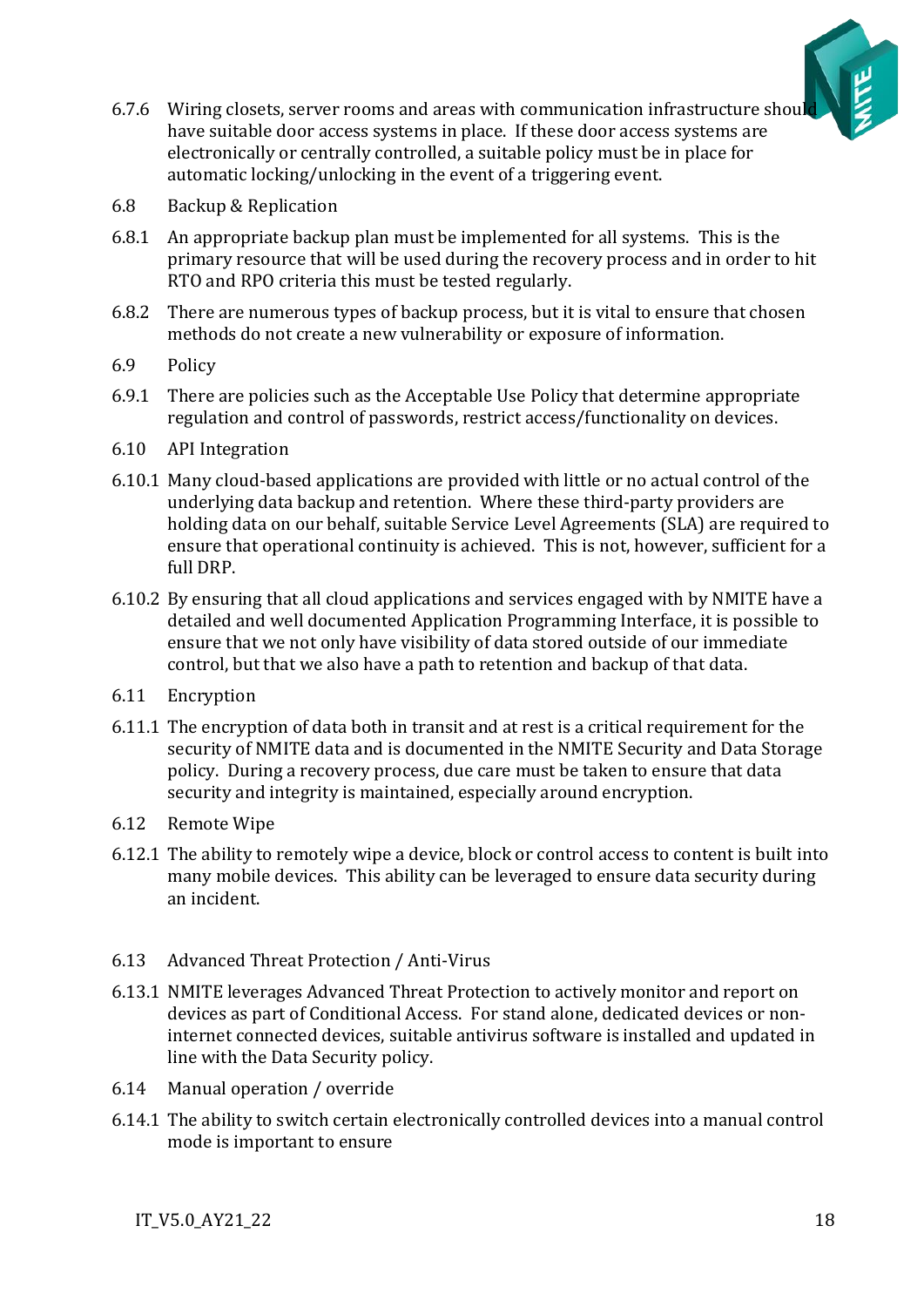

## <span id="page-18-0"></span>**Service Level Agreements / Insurance**

7.1 SLAs are sought from all primary providers and are either referenced within the contact details section of this document or held with the contract to supply. Insurance policies held by both NMITE and service providers should be checked prior to the financial commitment of any large-scale recovery operation to ensure any requirements are not overlooked which would invalidate such insurance policies.

## <span id="page-18-1"></span>**Backup & Replication**

8.1 The backup and replication processes for each of the services used by NMITE are documented in the Security and Data Backup policy.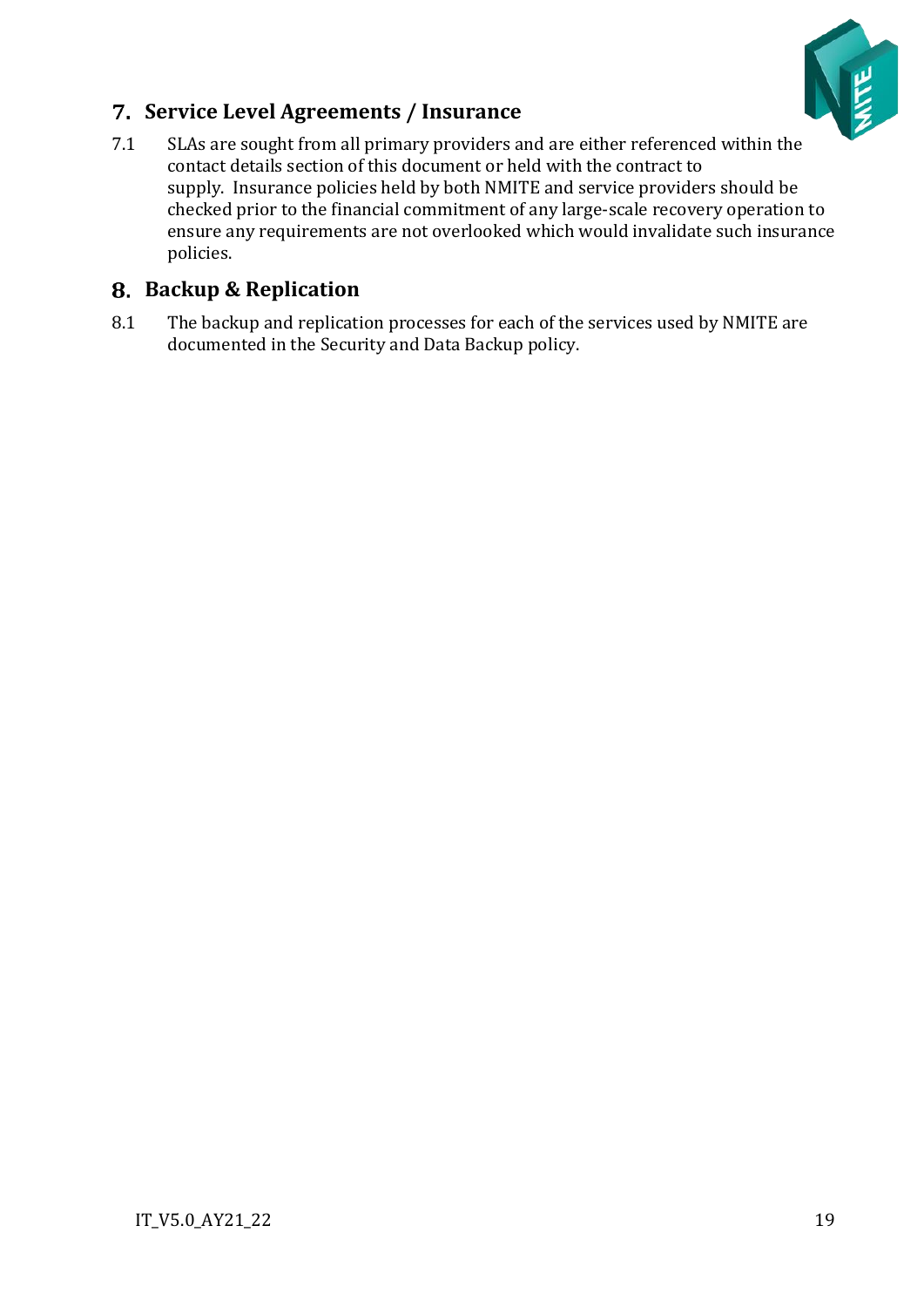

## **9. Recovery Strategies**

Items marked with an asterisk are documented in the Security and Data Backup policy.

<span id="page-19-0"></span>

| Impact                      | Short term strategy         | Short term method              | Long term strategy      | Long term method            |
|-----------------------------|-----------------------------|--------------------------------|-------------------------|-----------------------------|
| Loss of building            | Relocate to alternative     | Cloud services not             | Rebuild                 | Cloud services not affected |
| Inability to use building   | building                    | affected, high IT              | building/infrastructure | during re-occupancy, very   |
| Total loss of internet      |                             | availability with              |                         | low relocation timescale    |
|                             |                             | immediate effect               |                         |                             |
| Partial loss of internet    | Immediate resilient         | Automatic for resilient        | Engage alternative      | Supplier repair,            |
| capability                  | connection failover         | circuits and routers with      | provider                | reinstallation, or new      |
|                             | Manual failover to          | multiple WAN                   | Repair original         | provision. Add resilience.  |
|                             | secondary provider          | (cable, 4G/5G)                 | connectivity            |                             |
| Loss of internal            | Diagnose and replace        | Reinstall / reset devices      | Consider secondary      | Procure additional          |
| connectivity                | equipment                   |                                | network, additional     | equipment and services      |
|                             | Reconfigure devices from    |                                | redundancy              |                             |
|                             | backups                     |                                |                         |                             |
| Total loss of Microsoft     | Implement recovery from     | Involve Microsoft              | Consider Long Range     | Additional data centre      |
| Tenancy in Data Centre      | Backup (AAD)*               | Perform attribute              | geographic resilience   | accounts                    |
| Corruption of loss of Azure |                             | recovery                       | Consider alternative    |                             |
| admin data/logins           |                             | Perform account                | tenancy provider        |                             |
|                             |                             | recovery                       |                         |                             |
| NMITE Data loss from        | Implement recovery from     | File, Library or               | N/A                     | N/A                         |
| cloud or data centre        | Backup (Data)*              | Environment recovery           |                         |                             |
| Loss of VM                  |                             |                                |                         |                             |
| Third Party data loss       | Implement recovery from     | Instigate service provider N/A |                         | N/A                         |
| where provider recovery     | Backup $(3^{rd}$ party) $*$ | recovery                       |                         |                             |
| possible                    |                             |                                |                         |                             |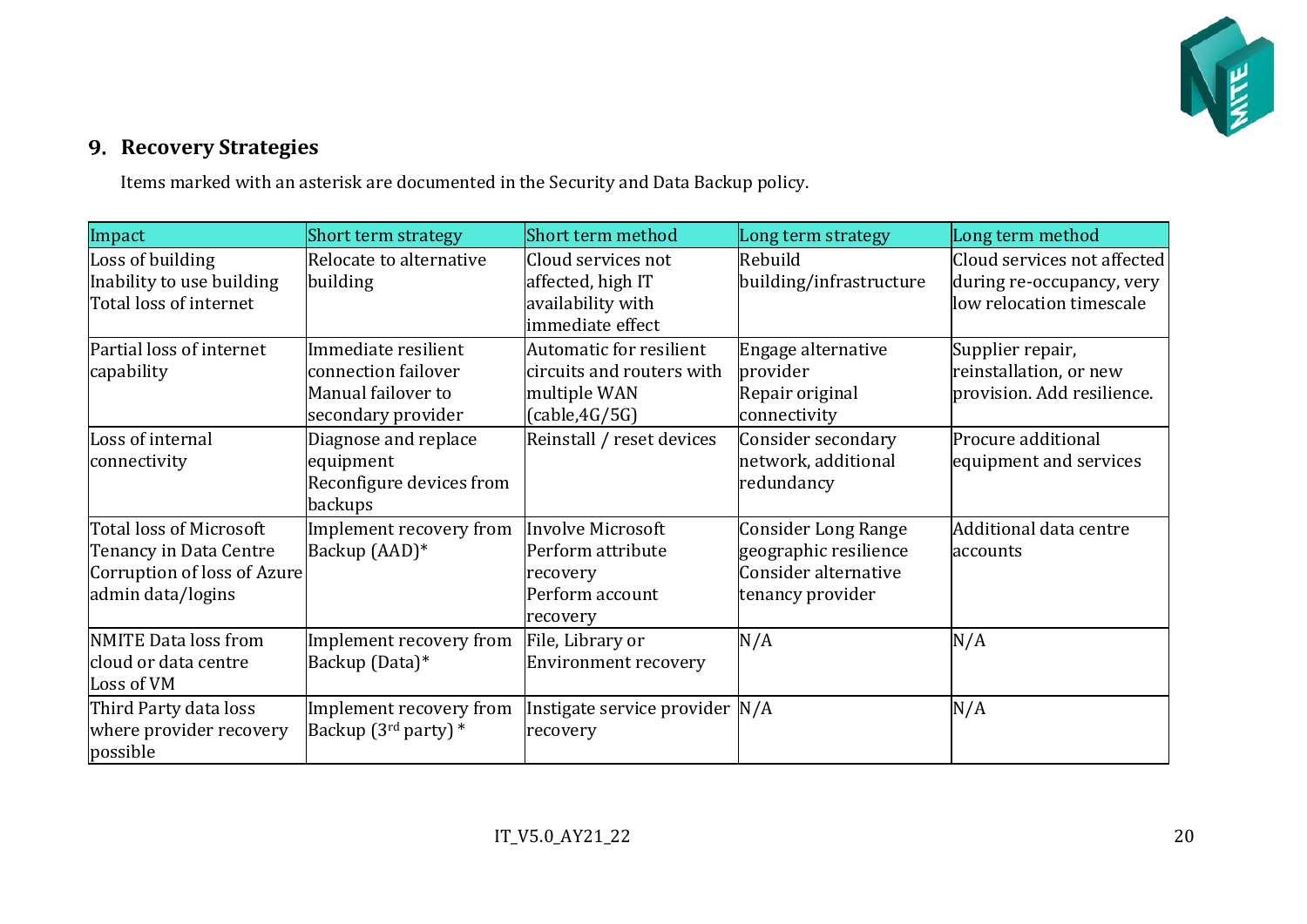

| Impact                                             | <b>Short term strategy</b> | Short term method       | Long term strategy     | Long term method        |
|----------------------------------------------------|----------------------------|-------------------------|------------------------|-------------------------|
| Third Party data loss with Implement recovery from |                            | Liaise with service     | Develop additional API | Engage further software |
| NO provider recovery                               | Backup (API)               | provider to ensure      | integration            | development             |
|                                                    |                            | recovery                |                        |                         |
| Device failure, loss,                              | Implement recovery from    | Device repair, reset,   | Replace device         | Procure new equipment   |
| corruption                                         | Backup (Device)*           | localised file recovery |                        |                         |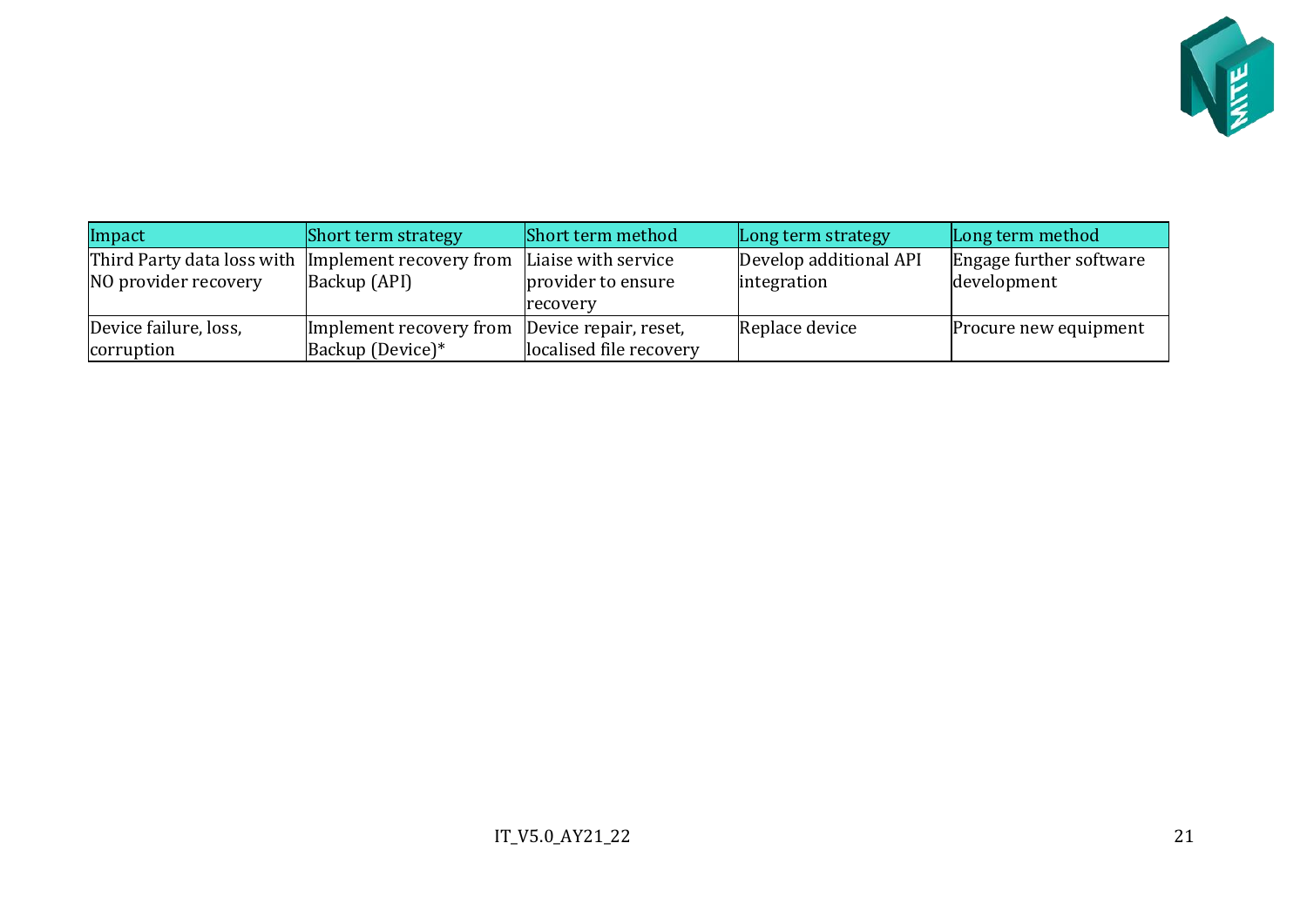

## <span id="page-21-0"></span>**Recovery Time Objectives / Recovery Point Objectives**

- 10.1 For each service or data source, there are two parameters that determine the amount of time it takes to recover a service or data to the required operational state (RTO) and the potential maximum amount of data that will be lost as a result of the incident (RPO)
- 10.2 These two-time parameters are a property of the backup and replication processes that are undertaken and therefore in order to meet organisational requirements, there may be more than one type of process defined and implemented.
- 10.3 The RPO for a service is concerned with the allowable amount of data loss in the event of a disaster. If the RPO is 24 hours, then all data produced by the service must be backed up (including the time taken for the backup) at least every 24 hours to ensure that this objective is met.
- 10.4 RPOs are data only based and are generally automated. There is usually a direct cost relationship.
- 10.5 The RTO for a service or data is concerned with how long a service or data can be unavailable before causing irreparable damage to the organisation. If the RTO is 24 hours, then the service must be restored within that time in order be within requirement.
- 10.6 Since the RTO is generally associated with a whole operational capability rather than just the data, there is a higher cost relationship with more demanding RTO. The process is nearly always manual and due to the fact, that restore times can vary depending on the time of day and other business loads, it is important to ensure that an RTO is achievable. If an RTO is 2 hours and it takes 4 hours to restore a service at peak times, then it will never be achievable.
- 10.7 The RTO and RPO parameters for each service are documented in the Security and Data Backup Policy.

## <span id="page-21-1"></span>**Security, Permissions and Authority**

- 11.1 Overriding security access & permissions are set according to job role within NMITE and practices are documented in the Security and Data Backup policy.
- 11.2 During a disaster recovery incident, the authority to action recovery of systems and data lies with the Head of IT/DR Team Leader. In certain severe cases where the impact to NMITE is high it may be necessary to elevate authority to the Senior Leadership Team following assessment and evaluation of the costs and timescales involved in the recovery.

## <span id="page-21-2"></span>**Prioritisation, Action & Communication**

- 12.1 The Head of IT/DR Team Leader is responsible for setting the prioritisation and coordination of recovery tasks and has overriding control on the actions that are carried out on behalf of NMITE by any third parties.
- 12.2 Communication of relevant DR information throughout NMITE will also be provided by the Head of IT/DR Team Leader and during severe instances to the Senior Leadership Team for appropriate communication to all staff, students and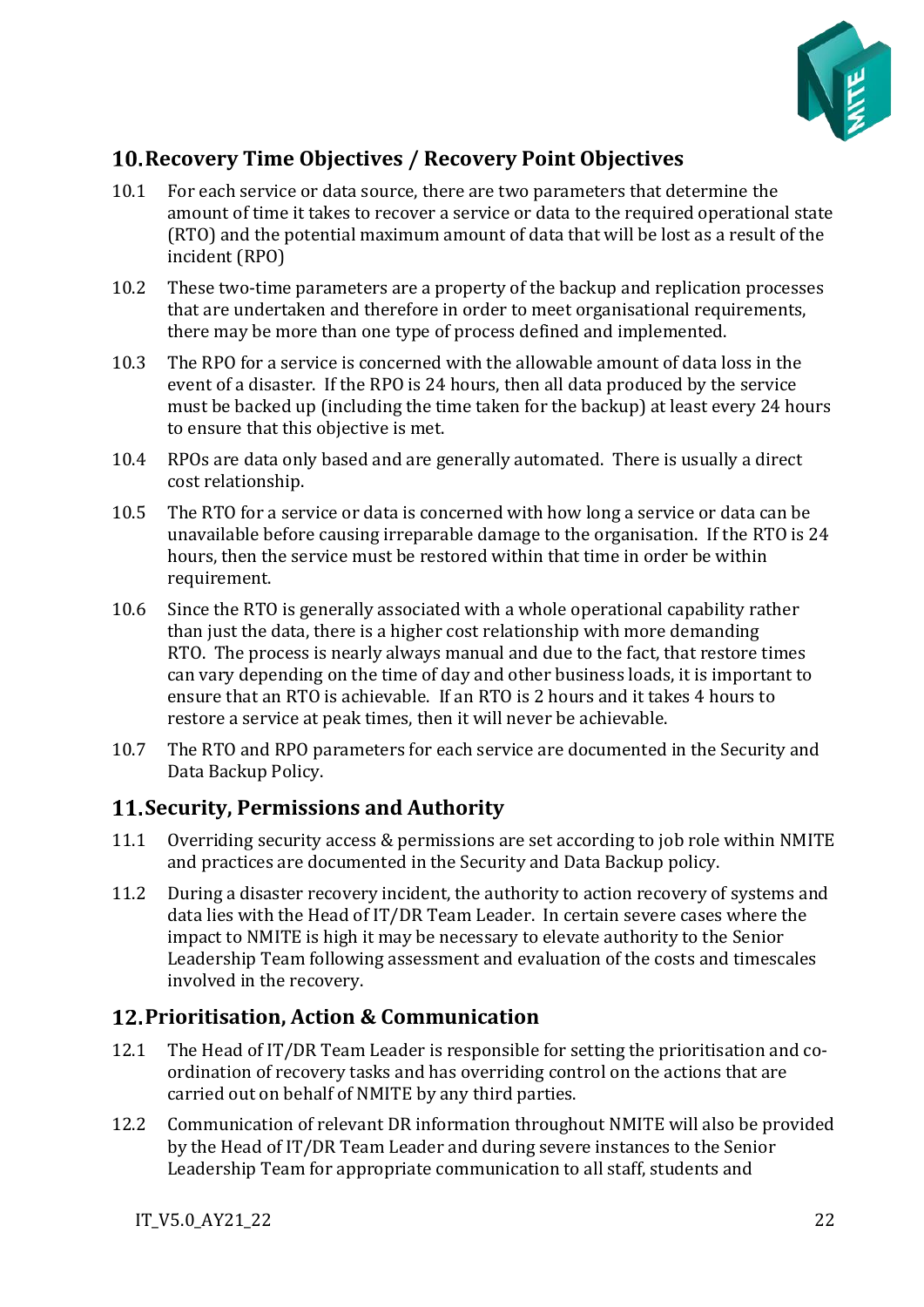

contractors. It is essential that accurate information regarding expectations and realistic recovery timescales is conveyed through proper channels.

- 12.3 In some events such as that of personal data compromise or loss, the Data Controller for NMITE must be informed in order to discharge the legal obligations of informing relevant authorities such as the Information Commissioners Office.
- 12.4 Press releases or external communication is strictly under the control of the Senior Leadership Team through the appropriate channels in the Marketing Department. Dissemination of information by other paths will be viewed as inappropriate and may well instigate disciplinary action.

### <span id="page-22-0"></span>**Validation of Recovery**

- 13.1 The responsibility for validating successful recovery of services and data lies with the Head of IT/DR Team Leader and as such an incident will not be considered to be closed until the Incident Report has been submitted and approved by the Senior Leadership Team.
- 13.2 Recovery performed by service providers on behalf of NMITE will also be validated by the Head of IT/DR Team Leader and reported on in the same manner as internally handled recovery.

### <span id="page-22-1"></span>**Reporting & Incident Analysis**

- 14.1 Full documentation of the incident must be completed in an appropriate timescale. The following must be included in the report:
	- i. Date & Time of initial incident occurrence
	- ii. Method and details of notification
	- iii. Steps leading to identification of the problem
	- iv. Assessment criteria used to formulate a level of response
	- v. Third Party / Service Provider involvement
	- vi. Description of causes
- vii. Events record for each step/action/process undertaken including outcomes
- viii. Resources involved
	- ix. Effectiveness of solution and analysis of target objectives/actuals
	- x. Possible list of mitigations
	- xi. Lessons to be learned

### <span id="page-22-2"></span>**Testing**

15.1 In order to be effective, regular testing of the disaster recovery plan should be undertaken. It is only during testing that parameters such as the RTO and RPO can be confirmed as appropriate and to ensure that the data backups are wholly capable of providing the required level of recovery. It is not sufficient to assume that just because data is being backed up that it will be recoverable.

IT V5.0 AY21 22 23